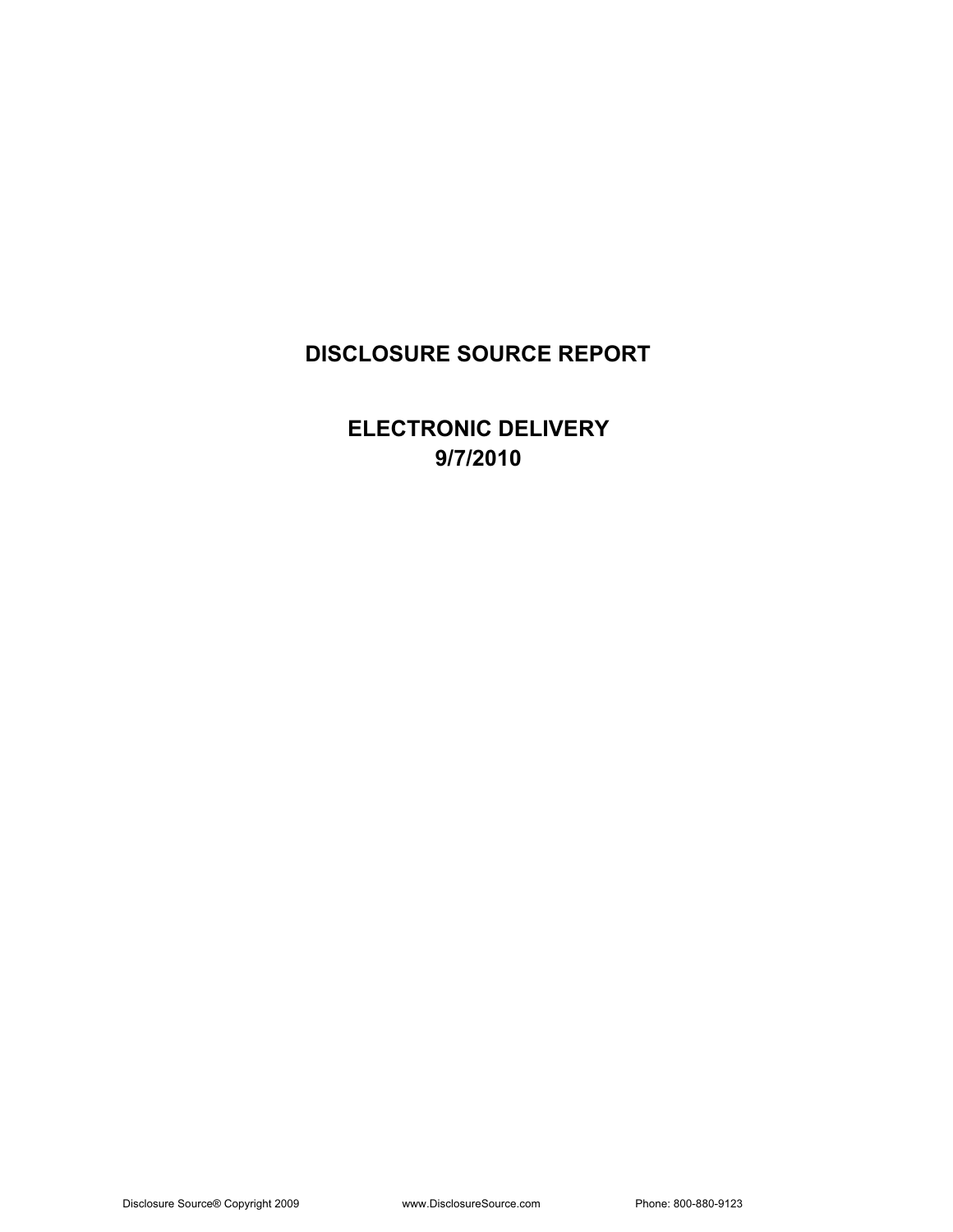#### Make check payable to:



P.O. Box 7134 San Francisco, CA 94120-7134

**UNLESS FULL PAYMENT FOR IT IS MADE.** Vacaville, CA 95688 707 Merchant Street CALIFORNIA OUTDOOR PROPERTIES, INC. TODD RENFREW

Demand Date: Escrow Number: Order Number:

100906-00003

09/07/2010

**\$89.00** 

### **BILL TO: Amount Due:**

*To ensure proper credit, detach and return this portion with your payment and please include the order number on your check.*

**NO RECIPIENT MAY RELY ON THIS REPORT** 

Cut Here

## **N DISCLOSURE<br>L SOURCE**

P.O. Box 7134 San Francisco, CA 94120-7134 Fax: 800-287-8673

### **DEMAND**

**Order Number: Demand Date:**

100906-00003 09/07/2010

| <b>Ordering Party/Realtor</b>                    | <b>Escrow</b> | <b>Order Details</b>     |
|--------------------------------------------------|---------------|--------------------------|
| <b>TODD RENFREW</b>                              | Company:      | <b>Property Address:</b> |
| CALIFORNIA OUTDOOR PROPEI<br>707 Merchant Street | Officer:      | SQUIRREL CREEK RD        |
| Vacaville, CA 95688                              | Escrow No.:   | QUINCY, CA 95971         |
| 7074554444                                       | Address:      |                          |

#### Phone:

| <b>Quantity</b> | <b>Description</b>   | Amount  | Total   |
|-----------------|----------------------|---------|---------|
|                 | <b>Expanded Plus</b> | \$89.00 | \$89.00 |

| Total: I | \$89.00 |
|----------|---------|
|----------|---------|

**Important Agent Payment Instructions:**

When escrow opens for this transaction do the following:

- 1. Fill out the escrow information above.
- 2. Fax a copy of this demand to Disclosure Source at (800) 287-8673.
- 3. Have this demand placed into the escrow file for payment.

In the event demands are unpaid after closing, the ordering party will be responsible for payment. If payment is not received, the report and errors and omissions insurance covering this property will be invalidated.

**Escrow Instructions: Upon close of escrow, please send a check, payable to Disclosure Source to address above.** If the escrow documents are being transferred to a new escrow, please notify Disclosure Source customer service at 800-880-9123 to update changes and transfer this demand along with the Disclosure Source Report to the new escrow. If this escrow fails to close, please notify the Disclosure Source accounting dept. at 800-880-9123 ext 7203

**Listing Agent Instructions:** This Disclosure Source Report needs to be disclosed by the seller to the buyer of the residence for which the report has been prepared. **As the Responsible Agent for this transaction, should the escrow we were instructed to bill not close, please forward this demand to the next escrow, and inform Disclosure Source of the new pertinent data.** Disclosure Source will provide the new escrow with an updated demand and a copy of the report.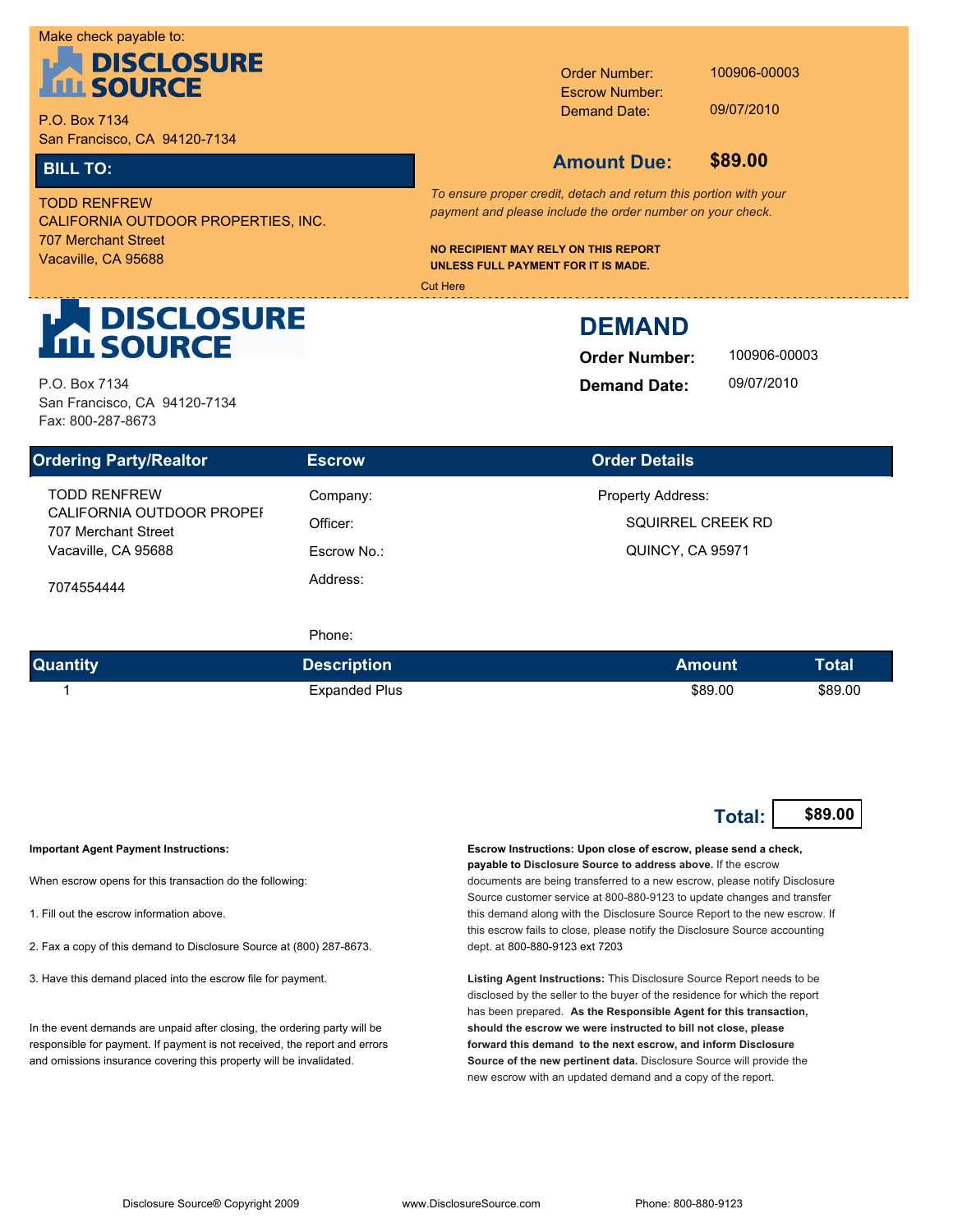

## **California Residential Disclosure Report**

**Property Address:**

**Parcel Number:**

005-220-020 **Escrow Number:** SQUIRREL CREEK RD QUINCY, CA 95971

**Date:** 09/07/2010 **Order Number:** 100906-00003

#### **Mandatory State Natural Hazard Disclosures**



- **IS NOT** Located in a Wildland Fire Area. **X**
- **IS \* IS IS NOT X** Located in an Alquist-Priolo Earthquake Fault Zone.
	- **IS NOT** Located in a Seismic Hazard Area.

only. The company assumes no liability (express or implied) for any loss occurring by reference, misinterpretation, misuse, or sole reliance thereon. **This map is not intended for use as a substitute disclosure under California Civil Code § 1103.2**

**\* Please read the report for further information**

**IS \***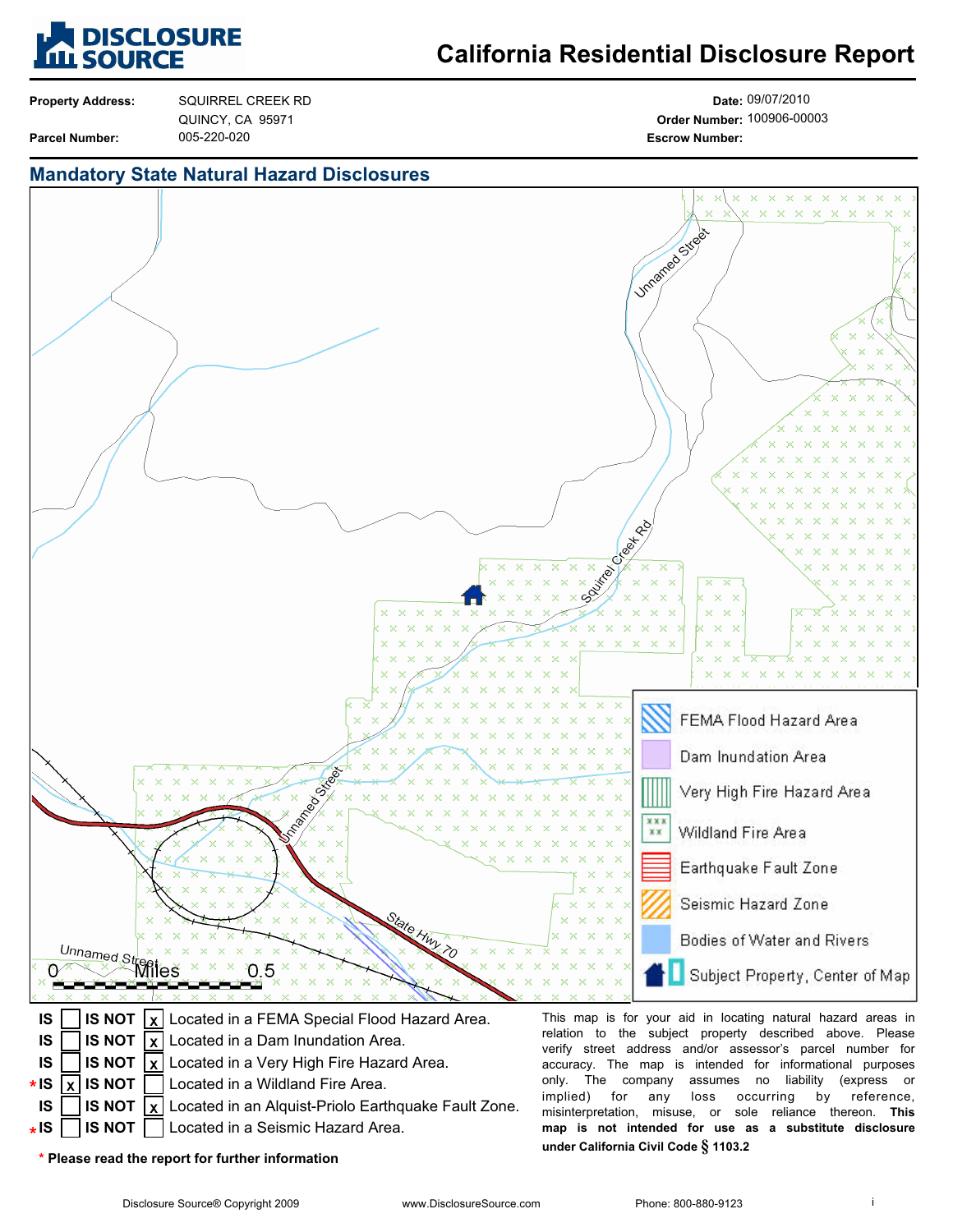

## **California Residential Disclosure Report**

**Property Address:**

**Parcel Number:**

005-220-020 **Escrow Number:** SQUIRREL CREEK RD QUINCY, CA 95971

**Date:** 09/07/2010 **Order Number:** 100906-00003

#### **Supplemental Natural Hazard Disclosures**



- **IS NOT**  $\lfloor x \rfloor$  in a Supplemental Fault Special Studies Zone.
- **IS NOT**  $\lfloor x \rfloor$  in a Supplemental Seismic/Geologic Hazard Zone. **IS**

s parcel number for accuracy. The map is intended for informational purposes only. The company<br>assumes no liability (express or implied) for any assumes no liability (express or<br>loss occurring by reference, misinterpretation,<br>This map is not misuse, or sole reliance thereon. **intended for use as a substitute disclosure under California Civil Code § 1103.2**

**\* Please read the report for further information**

**IS**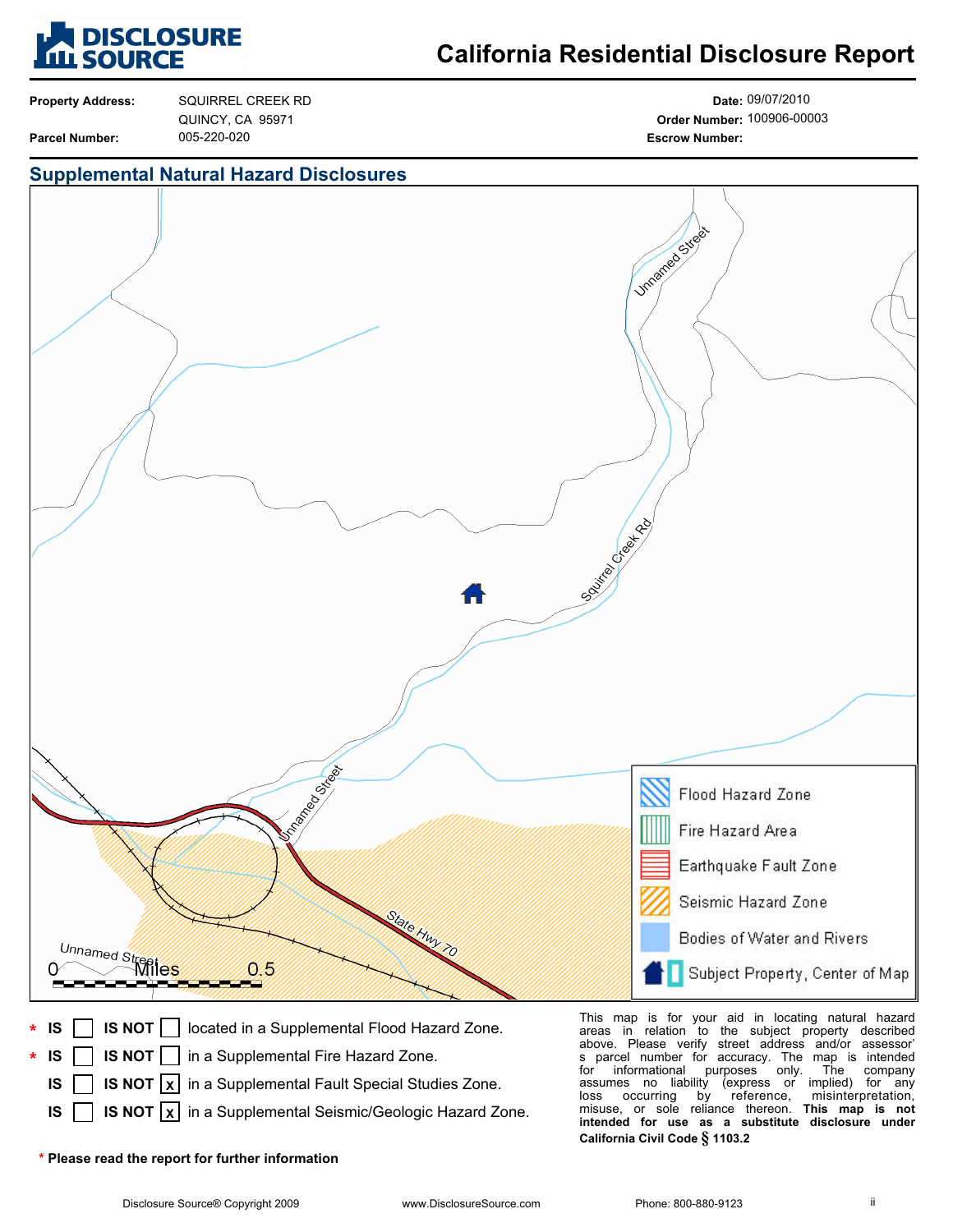## **A DISCLOSURE<br>L SOURCE**

### **California Residential Disclosure Report**

| <b>Property Address:</b>          | SQUIRREL CREEK RD                                                                                                                                                                                                                                              | Date: 09/07/2010                                                                                                                                                                                                                                                                                                                                                                                                                                                                         |
|-----------------------------------|----------------------------------------------------------------------------------------------------------------------------------------------------------------------------------------------------------------------------------------------------------------|------------------------------------------------------------------------------------------------------------------------------------------------------------------------------------------------------------------------------------------------------------------------------------------------------------------------------------------------------------------------------------------------------------------------------------------------------------------------------------------|
|                                   | QUINCY, CA 95971                                                                                                                                                                                                                                               | Order Number: 100906-00003                                                                                                                                                                                                                                                                                                                                                                                                                                                               |
| <b>Parcel Number:</b>             | 005-220-020                                                                                                                                                                                                                                                    | <b>Escrow Number:</b>                                                                                                                                                                                                                                                                                                                                                                                                                                                                    |
|                                   | NATURAL HAZARD DISCLOSURE STATEMENT<br>This statement applies to the following property: SQUIRREL CREEK RD, QUINCY, CA 95971 APN: 005-220-020                                                                                                                  |                                                                                                                                                                                                                                                                                                                                                                                                                                                                                          |
| anticipated sale of the property. |                                                                                                                                                                                                                                                                | The transferor and his or her agent(s) or a third-party consultant disclose the following information with the knowledge that even though this is not a<br>warranty, prospective transferees may rely on this information in deciding whether and on what terms to purchase the subject property. Transferor hereby<br>authorizes any agent(s) representing any principal(s) in this action to provide a copy of this statement to any person or entity in connection with any actual or |
|                                   | governments. This information is a disclosure and is not intended to be part of any contract between the transferee and transferor.                                                                                                                            | The following are representations made by the transferor and his or her agent(s) based on their knowledge and maps drawn by the state and federal                                                                                                                                                                                                                                                                                                                                        |
|                                   | THIS REAL PROPERTY LIES WITHIN THE FOLLOWING HAZARDOUS AREA(S):<br>A SPECIAL FLOOD HAZARD AREA (Any type Zone "A" or "V") designated by the Federal Emergency Management Agency.<br>Yes No X Do not know and information not available from local jurisdiction |                                                                                                                                                                                                                                                                                                                                                                                                                                                                                          |
| <b>Yes</b>                        | AN AREA OF POTENTIAL FLOODING shown on a dam failure inundation map pursuant to Section 8589.5 of the Government Code.<br>Do not know and information not available from local jurisdiction<br>No <b>X</b> __                                                  |                                                                                                                                                                                                                                                                                                                                                                                                                                                                                          |
| <b>Yes</b>                        | maintenance requirements of Section 51182 of the Government Code.<br>$No$ $X$                                                                                                                                                                                  | A VERY HIGH FIRE HAZARD SEVERITY ZONE pursuant to Section 51178 or 51179 of the Government Code. The owner of this property is subject to the                                                                                                                                                                                                                                                                                                                                            |
| Yes <b>X</b> No                   | into a cooperative agreement with a local agency for those purposes pursuant to Section 4142 of the Public Resources Code.                                                                                                                                     | A WILDLAND AREA THAT MAY CONTAIN SUBSTANTIAL FOREST FIRE RISKS AND HAZARDS pursuant to Section 4125 of the Public Resources Code. The<br>owner of this property is subject to the maintenance requirements of Section 4291 of the Public Resources Code. Additionally, it is not the state's responsibility<br>to provide fire protection services to any building or structure located within the wild-lands unless the Department of Forestry and Fire Protection has entered          |
| Yes No X                          | AN EARTHQUAKE FAULT ZONE pursuant to Section 2622 of the Public Resources Code.                                                                                                                                                                                |                                                                                                                                                                                                                                                                                                                                                                                                                                                                                          |
|                                   | A SEISMIC HAZARD ZONE pursuant to Section 2696 of the Public Resources Code.<br>Yes (Landslide Zone) Yes (Liquefaction Zone)                                                                                                                                   | No Map not yet released by state X                                                                                                                                                                                                                                                                                                                                                                                                                                                       |
|                                   | PROFESSIONAL ADVICE REGARDING THOSE HAZARDS AND OTHER HAZARDS THAT MAY AFFECT THE PROPERTY.                                                                                                                                                                    | THESE HAZARDS MAY LIMIT YOUR ABILITY TO DEVELOP THE REAL PROPERTY, TO OBTAIN INSURANCE, OR TO RECEIVE ASSISTANCE AFTER A<br>DISASTER. THE MAPS ON WHICH THESE DISCLOSURES ARE BASED ESTIMATE WHERE NATURAL HAZARDS EXIST. THEY ARE NOT DEFINITIVE INDICATORS<br>OF WHETHER OR NOT A PROPERTY WILL BE AFFECTED BY A NATURAL DISASTER. TRANSFEREE(S) AND TRANSFEROR(S) MAY WISH TO OBTAIN                                                                                                  |

| Signature of Transferor(s) | Date |
|----------------------------|------|
| Signature of Transferor(s) | Date |
| Agent(s)                   | Date |
| Agent(s)                   | Date |

Check only one of the following:<br>\_\_\_\_\_\_\_\_\_ Transferor(s) and their agent(s) represent that the information herein is true and correct to the best of their knowledge as of the date signed by the transferor(s) and agent(s).

X Transferor(s) and their agent(s) acknowledge that they have exercised good faith in the selection of a third-party report provider as required in Civil Code<br>Section 1103.7, and that the representations made in this Natur third-party disclosure provider as a substituted disclosure pursuant to Civil Code Section 1103.4. Neither transferor(s) nor their agent(s) (1) has independently verified the information contained in this statement and report or (2) is personally aware of any errors or inaccuracies in the information contained on the statement. This statement was prepared by the provider below:



Transferee represents that he or she has read and understands this document. Pursuant to Civil Code Section 1103.8, the representations made in this Natural Hazard Disclosure Statement do not constitute all of the transferor's or agent's disclosure obligations in this transaction.

Signature of Transferee(s) \_\_\_\_\_\_\_\_\_\_\_\_\_\_\_\_\_\_\_\_\_\_\_\_\_\_\_\_\_\_\_\_\_\_\_\_\_\_\_\_\_\_\_\_\_\_\_\_\_\_\_\_\_\_\_\_\_\_\_\_\_\_\_\_\_\_\_\_\_ Date \_\_\_\_\_\_\_\_\_\_\_\_\_\_\_\_\_\_\_\_\_\_\_\_\_\_\_\_\_\_\_

Signature of Transferee(s) \_\_\_\_\_\_\_\_\_\_\_\_\_\_\_\_\_\_\_\_\_\_\_\_\_\_\_\_\_\_\_\_\_\_\_\_\_\_\_\_\_\_\_\_\_\_\_\_\_\_\_\_\_\_\_\_\_\_\_\_\_\_\_\_\_\_\_\_\_ Date \_\_\_\_\_\_\_\_\_\_\_\_\_\_\_\_\_\_\_\_\_\_\_\_\_\_\_\_\_\_\_

By signing below, the transferee(s), also acknowledge they have received, read and understand the additional disclosures provided in this report including, but not limited to, supplemental natural hazards, toxic mold, commercial/industrial zoning, military ordnance, airport influence and proximity, Megan's law,<br>naturally occurring asbestos, methamphetamine contaminated proper insurance disclosure, energy efficiency and duct sealing requirements, additional local disclosures, Williamson Act, tax information, Mello-Roos and 1915<br>special tax and assessments, tax summary, notice of your supplementa

Signature of Transferee(s) \_\_\_\_\_\_\_\_\_\_\_\_\_\_\_\_\_\_\_\_\_\_\_\_\_\_\_\_\_\_\_\_\_\_\_\_\_\_\_\_\_\_\_\_\_\_\_\_\_\_\_\_\_\_\_\_\_\_\_\_\_\_\_\_\_\_\_\_\_ Date \_\_\_\_\_\_\_\_\_\_\_\_\_\_\_\_\_\_\_\_\_\_\_\_\_\_\_\_\_\_\_

Signature of Transferee(s) \_\_\_\_\_\_\_\_\_\_\_\_\_\_\_\_\_\_\_\_\_\_\_\_\_\_\_\_\_\_\_\_\_\_\_\_\_\_\_\_\_\_\_\_\_\_\_\_\_\_\_\_\_\_\_\_\_\_\_\_\_\_\_\_\_\_\_\_\_ Date \_\_\_\_\_\_\_\_\_\_\_\_\_\_\_\_\_\_\_\_\_\_\_\_\_\_\_\_\_\_\_

Disclosure Source® Copyright 2009 www.DisclosureSource.com Phone: 800-880-9123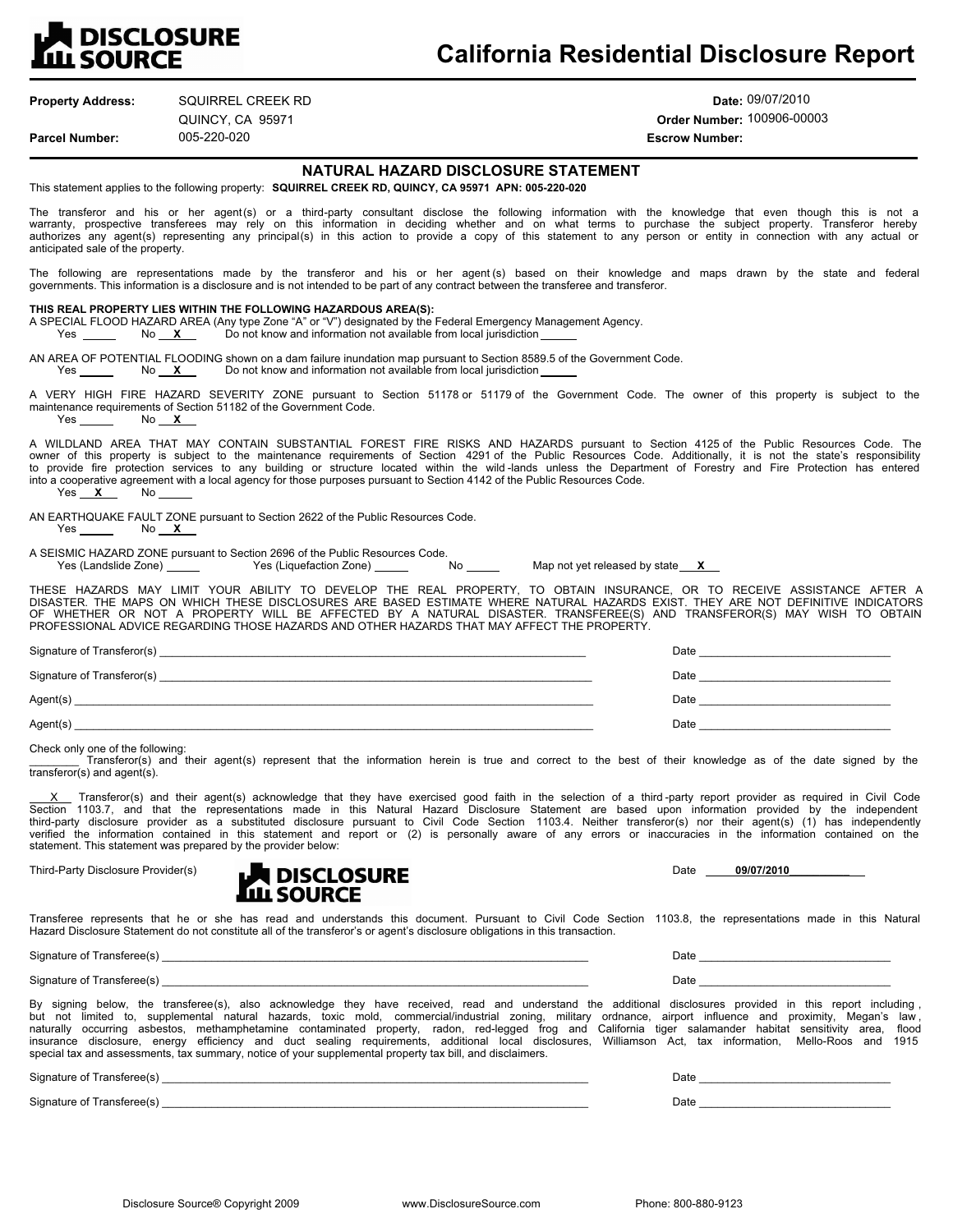## **LA DISCLOSURE<br>LILI SOURCE**

## **California Residential Disclosure Report**

| <b>Property Address:</b><br><b>Parcel Number:</b>                                     | SQUIRREL CREEK RD<br>QUINCY, CA 95971<br>005-220-020                                                                                         | Date: 09/07/2010<br>Order Number: 100906-00003<br><b>Escrow Number:</b>                                                                                               |           |
|---------------------------------------------------------------------------------------|----------------------------------------------------------------------------------------------------------------------------------------------|-----------------------------------------------------------------------------------------------------------------------------------------------------------------------|-----------|
| <b>Ordered By:</b><br><b>TODD RENFREW</b>                                             |                                                                                                                                              | THE RECIPIENT(S) SHOULD CAREFULLY READ THE EXPLANATION OF<br>SERVICES, LIMITATIONS & DISCLAIMERS CONTAINED IN THIS REPORT.                                            |           |
| 707 Merchant Street                                                                   | CALIFORNIA OUTDOOR PROPERTIES, INC.                                                                                                          | <b>PAYMENT POLICY:</b><br>FULL PAYMENT FOR THIS REPORT IS DUE UPON CLOSE OF ESCROW.                                                                                   |           |
| Vacaville, CA 95688                                                                   |                                                                                                                                              | <b>DISCLOSURE</b><br>SOURCE ASSUMES<br>LIABILITY FOR ANY<br>NO.<br>INFORMATION CONTAINED WITHIN THE REPORT UNTIL FULL PAYMENT IS<br>RECEIVED.                         | OF<br>THE |
| <b>Recipient:</b><br>JBS LAND & CATTLE CO,LLC SCOTT                                   |                                                                                                                                              | <b>CANCELATION POLICY:</b>                                                                                                                                            |           |
| SQUIRREL CREEK RD<br>QUINCY, CA 95971                                                 |                                                                                                                                              | OUR REPORT CAN ONLY BE CANCELLED IF ESCROW IS CANCELLED, OR THE<br>SELLER TAKES THE PROPERTY OFF THE MARKET. SIGNED ESCROW<br>CANCELLATION INSTRUCTIONS ARE REQUIRED. |           |
| <b>Natural Hazard Reference Maps</b>                                                  |                                                                                                                                              | Page                                                                                                                                                                  |           |
| Mandatory State Natural Hazard Disclosures<br>Supplemental Natural Hazard Disclosures |                                                                                                                                              | ii                                                                                                                                                                    |           |
| <b>Natural Hazard Disclosure Statement</b>                                            |                                                                                                                                              | <b>NHDS</b>                                                                                                                                                           |           |
|                                                                                       | Section I: Mandatory State Natural Hazard Disclosures<br>Special Flood Hazard Area (Any Type Zone "A" or "V") and Area of Potential Flooding | 1                                                                                                                                                                     |           |
| Earthquake Fault and Seismic Hazard Zones                                             | Very High Fire Hazard Severity and Wildland Area Forest Fire Risks Zones                                                                     | 1<br>$\overline{2}$                                                                                                                                                   |           |
|                                                                                       | Section II: Supplemental Natural Hazard Disclosures                                                                                          |                                                                                                                                                                       |           |
| Supplemental Flood and Supplemental Fire Hazards                                      | Supplemental Earthquake Fault Hazard and Supplemental Seismic/Geologic Hazards                                                               | 3<br>4                                                                                                                                                                |           |
| Section III: Additional Disclosures                                                   |                                                                                                                                              |                                                                                                                                                                       |           |
|                                                                                       | Toxic Mold, Oil & Gas Wells Advisory, and Abandoned Mines Advisory                                                                           | 5                                                                                                                                                                     |           |
|                                                                                       | Methamphetamine Contaminated Property, Megan's Law, and Flood Insurance Disclosure                                                           | 6                                                                                                                                                                     |           |
|                                                                                       | Energy Efficiency Standards and Duct Sealing Requirements, and Naturally Occurring Asbestos                                                  | 7                                                                                                                                                                     |           |
|                                                                                       | Commercial/Industrial Zoning, Airport Influence Area and Airport Proximity                                                                   | 8                                                                                                                                                                     |           |
| Radon Disclosure                                                                      |                                                                                                                                              | 9<br>10                                                                                                                                                               |           |
| Red-Legged Frog and California Tiger Salamander                                       |                                                                                                                                              | 11                                                                                                                                                                    |           |
| Williamson Act and Right to Farm Disclosure<br>Military Ordnance Location             |                                                                                                                                              | 12                                                                                                                                                                    |           |
| <b>Section IV: Tax Information</b>                                                    |                                                                                                                                              |                                                                                                                                                                       |           |
| Mello-Roos Communities Facilities District                                            |                                                                                                                                              | 13                                                                                                                                                                    |           |
| Improvement Bond Act of 1915 Assessment District                                      |                                                                                                                                              | 14                                                                                                                                                                    |           |
|                                                                                       | Other Special Liens/Financing and Other Direct Assessments                                                                                   | 14                                                                                                                                                                    |           |
| <b>Tax Summary</b>                                                                    |                                                                                                                                              | 15                                                                                                                                                                    |           |
| <b>Future Taxes</b>                                                                   |                                                                                                                                              | 16                                                                                                                                                                    |           |
|                                                                                       | Supplemental Property Tax Bill and Transfer Fee Disclosure                                                                                   | 17                                                                                                                                                                    |           |
| Supplemental Tax Worksheet                                                            |                                                                                                                                              | 18                                                                                                                                                                    |           |
| Property Tax Estimator Worksheet                                                      |                                                                                                                                              | 19                                                                                                                                                                    |           |
| <b>Section V: Disclaimers</b>                                                         |                                                                                                                                              |                                                                                                                                                                       |           |

Explanation of Services, Conditions and Limitations - **Read Carefully**

20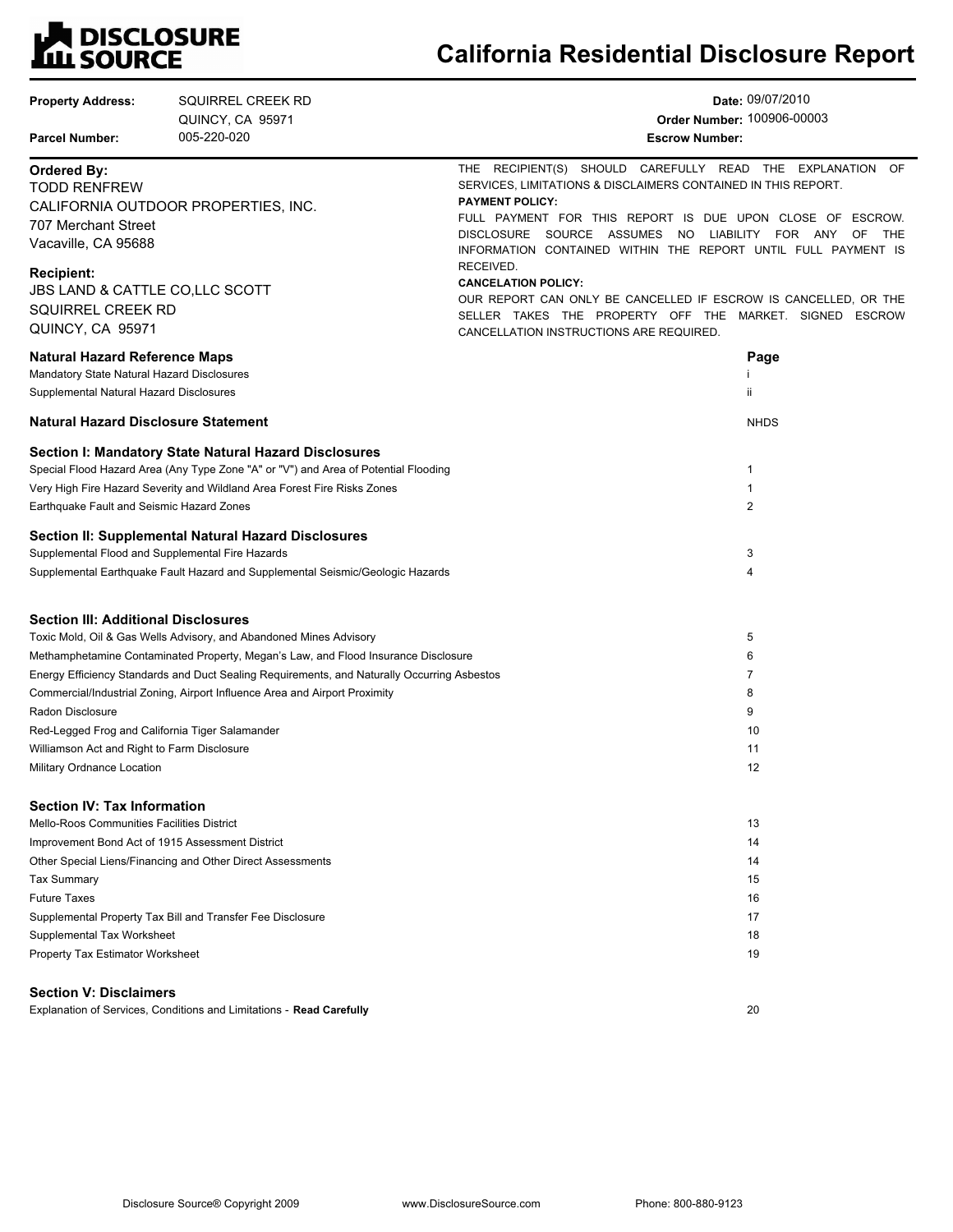

| <b>Property Address:</b> | SQUIRREL CREEK RD |
|--------------------------|-------------------|
|                          | QUINCY, CA 95971  |
| <b>Parcel Number:</b>    | 005-220-020       |

**Date:** 09/07/2010 **Order Number:** 100906-00003 005-220-020 **Escrow Number:**

#### **SECTION I: Mandatory State Natural Hazard Disclosures**

#### **SPECIAL FLOOD HAZARD AREA DETERMINATION**

Pursuant to federal law, The Federal Emergency Management Agency (FEMA) is required to identify and designate areas that are subject to flooding as part of the National Flood Insurance Program. A "Special Flood Hazard Area" as determined by FEMA is an area where all or a portion of the property has a 1% chance each year of being inundated by flood waters. If a property is located in a special flood hazard area, the cost and availability of flood insurance may be affected. Properties not located in a Special Flood Hazard Area are not relieved from the possibility of sustaining flood damage. A few areas are not covered by official Flood Insurance Rate maps. If information is not available, the company recommends that the buyer contact the local jurisdiction's planning and building department to determine the potential for flooding at the subject property.

**Source(s) of data:** Government agencies and/or their appointed designate(s). Title 42 United States Code Section 4101

Based on a review of flood insurance map(s) published by the Director of the Federal Emergency Management Agency, the Subject Property:

IS **X** IS NOT located in a Special Flood Hazard Area **Do not know and information not available** 

#### **DAM INUNDATION / AREA OF POTENTIAL FLOODING DETERMINATION**

By this act, the California State Legislature intended to establish procedures for the emergency evacuation and control of populated area (s) near/below dams. Pursuant to Government Code Section 8589.4, The State of California Office of Emergency Services is required to review, approve and maintain copies of the maps that have been prepared and submitted to them by local governmental organizations, utilities or other owners of any dam in the state. The maps delineate areas of potential inundation and flooding that could result from a sudden, partial or total dam failure. The actual risk of dam failure is not defined by the map(s). This legislation also requires, appropriate public safety agencies of any city, county, or territory of which is located in such an area, to adopt/implement adequate emergency procedures for the evacuation and control of populated areas below such dams. **Source(s) of data:** Government agencies and/or their appointed designate(s). Government Code Section 8589.4 Et Seq.

Based on a review of the official map(s), available through The State of California Office of Emergency Services, the Subject Property:

**IS X IS NOT located in a Dam Inundation Zone Do not know and information not available** 

#### **VERY HIGH FIRE SEVERITY ZONE DETERMINATION**

The California Legislature has declared that space and structure defensibility is essential to diligent fire prevention. Further, the Director of Forestry and Fire Prevention has identified areas in the state as Very High Fire Hazard Severity Zones based on consistent statewide criteria, and based on the severity of fire hazard that is expected to prevail in those areas. Determining information includes, but is not limited to: Fuel loading, terrain (slope), fire weather conditions and other relevant factors.

**Source(s) of data:** Government agencies or their appointed designate(s). California Government Code Section 51178 and 51179

Based on a review of the official map(s) issued by the Director of Forestry and Fire Protection for the State of California, the Subject Property:

**IS X IS NOT located in a Very High Fire Hazard Severity Zone** 

#### **STATE FIRE RESPONSIBILITY AREA / WILDLAND AREA THAT MAY CONTAIN SUBSTANTIAL FOREST FIRE RISKS AND HAZARDS DETERMINATION**

The State of California Department of Forestry and Fire Prevention designates Areas of State Fire Responsibility. This means The California Department of Forestry bears the primary financial responsibility for the prevention and/or suppression of fires in these areas. A Seller of real property located within a State Fire Responsibility Area must disclose the fact that there may be a forest fire risk and hazard on the property, and the fact that the property owner may be subject to the imposition of fire mitigation measures as set forth in Public Resources Code Section 4291. However the degree of hazard is not indicated within the official State Fire Responsibility Area maps. It may range from Low to Very High. **Source(s) of data:** California Public Resources Code Section 4125

Based on a review of the official map(s) issued by the California Department of Forestry and Fire Protection, the Subject Property:

**X** IS **IS IS NOT located in a State Fire Responsibility Area**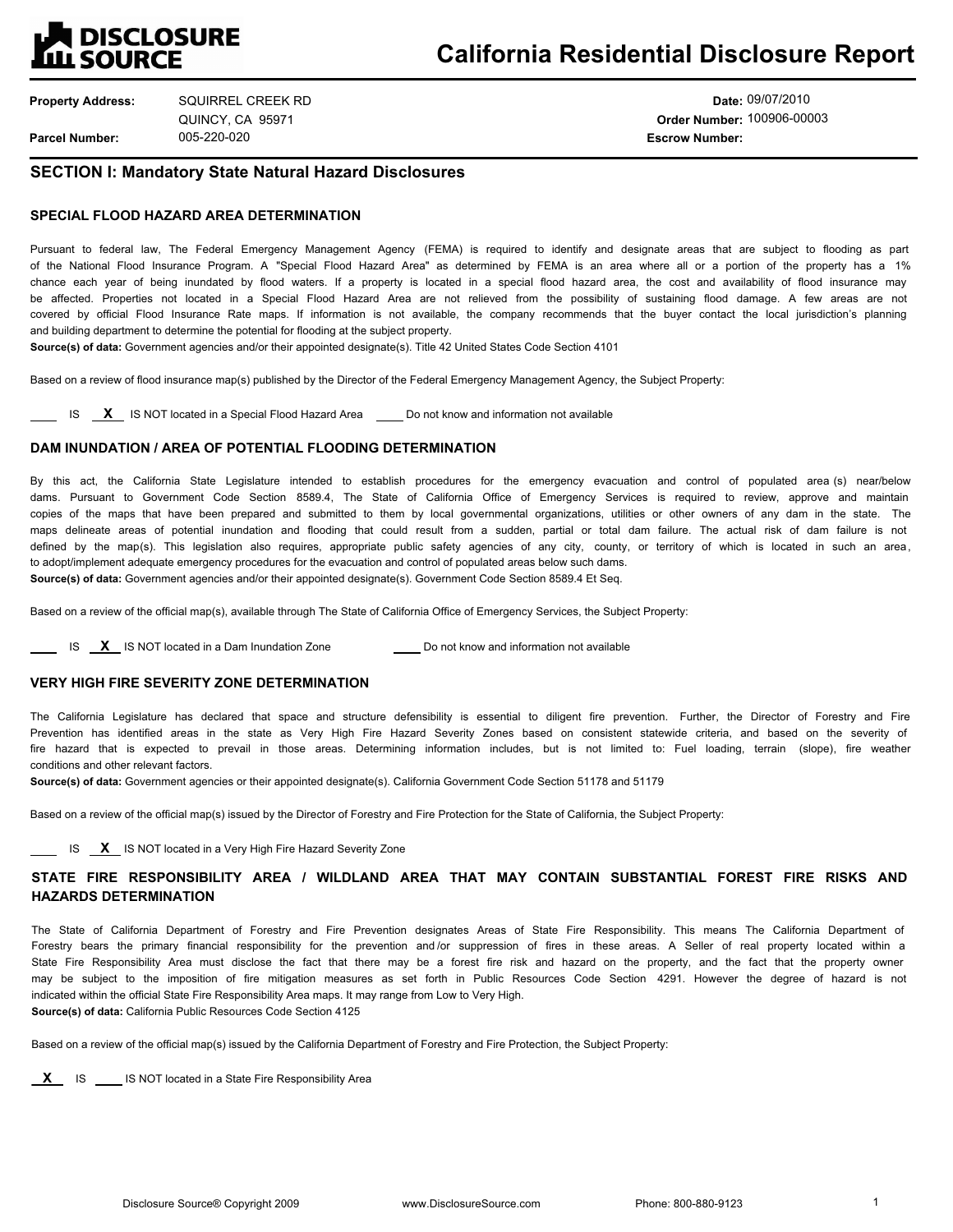## **N** DISCLOSURE **ILL SOURCE**

**Property Address: Parcel Number:** SQUIRREL CREEK RD QUINCY, CA 95971

**Date:** 09/07/2010 **Order Number:** 100906-00003 005-220-020 **Escrow Number:**

#### **ALQUIST-PRIOLO EARTHQUAKE FAULT ZONE DETERMINATION**

Earthquake Fault Zone maps are delineated and compiled by the California State Geologist pursuant to the Alquist -Priolo Earthquake Fault Zoning Act. During an earthquake, structures located directly over fault zones (surface fault traces) could sustain damage as a result of a seismic event resulting from ground fault rupture (surface cracking). For the purposes of this report, an Earthquake Fault Zone is generally defined as an area approximately 1/4 mile in total width (1,320 feet) located on either side of a known active or potentially active earthquake fault. An "active" fault as defined by the State of California, Department of Conservation, Division of Mines and Geology is an earthquake fault that has produced ground surface displacement (ground surface rupture) within the last eleven thousand years. A "potentially active" fault is defined by the State of California, Department of Conservation, Division of Mines and Geology as a fault that has produced ground surface displacement (ground surface rupture) within the last 1.5 million years.

**Source(s) of data:** State of California Department of Conservation Division of Mines and Geology. California Public Resources Code Section 2621 ET SEQ

Based on a review of the official Earthquake Fault Zone Map(s), issued by the California State Geologist the Subject Property:

**IS X** IS NOT located in an Alquist-Priolo Fault Zone

#### **SEISMIC HAZARD ZONE DETERMINATION**

The intent of the Seismic Hazards Mapping Act of 1990 is to provide for a statewide seismic hazard mapping and technical advisory program to assist cities and counties in fulfilling their responsibilities for protecting the public health and safety from the effects of strong ground shaking, liquefaction (failure of water-saturated soil), landslides and other seismic hazards caused by earthquakes. Under this act, The California Department of Conservation is mandated to identify and map the state's most prominent earthquake hazards. Information produced by these maps is utilized (in part) by cities and counties to regulate future development. Development/Construction permits may be withheld until adequate geologic or soils investigations are conducted for specific sites, and mitigation measures are incorporated into development plans.

**Source(s) of data:** California Public Resources Code Section 2696

Seismic Hazard Zone maps delineate areas subject to earthquake hazards. New development in a Seismic Hazard Zone is only permitted if it can be shown that mitigation makes the site acceptably safe. Maps are only available for limited areas now, but will eventually cover all of California.

Earthquake-Induced Landslide Hazard Zones are areas where there has been a recent landslide, or where the local slope, geological, geotechnical, and ground moisture conditions indicate a potential for landslides as a result of earthquake shaking. Landslides zones are described as areas in which masses of rock, soil or debris have been displaced down slope by flowing, sliding or falling. The severity of a landslide depends on the underlying geology, slope and soil in the area.

Liquefaction Hazard Zones are areas where there is a potential for, or an historic occurrence of liquefaction. Liquefaction is a liquid -like condition of soil which sometimes occurs during strong earthquake shaking where the groundwater is shallow and soils are loose and granular (sands for example). These factors can combine to produce liquefaction in localized areas. When liquefaction occurs the soil temporarily becomes liquid -like and structures may settle unevenly. This condition can cause lateral spreading of level ground, and ground failure and sliding on slopes. Liquefaction can cause structural damage under certain geologic conditions. The type of sedimentary deposit, penetration resistance, and depth to ground water are the key factors that govern an area's susceptibility to liquefaction.

Based on a review of the official map(s) issued by the State of California, Department of Conservation, Division of Mines and Geology, the Subject Property:

**IS IS IS NOT** located in a Landslide Hazard Zone **X** Map not released by state

**IS** IS **IS NOT** located in a Liquefaction Hazard Zone **X** Map not released by state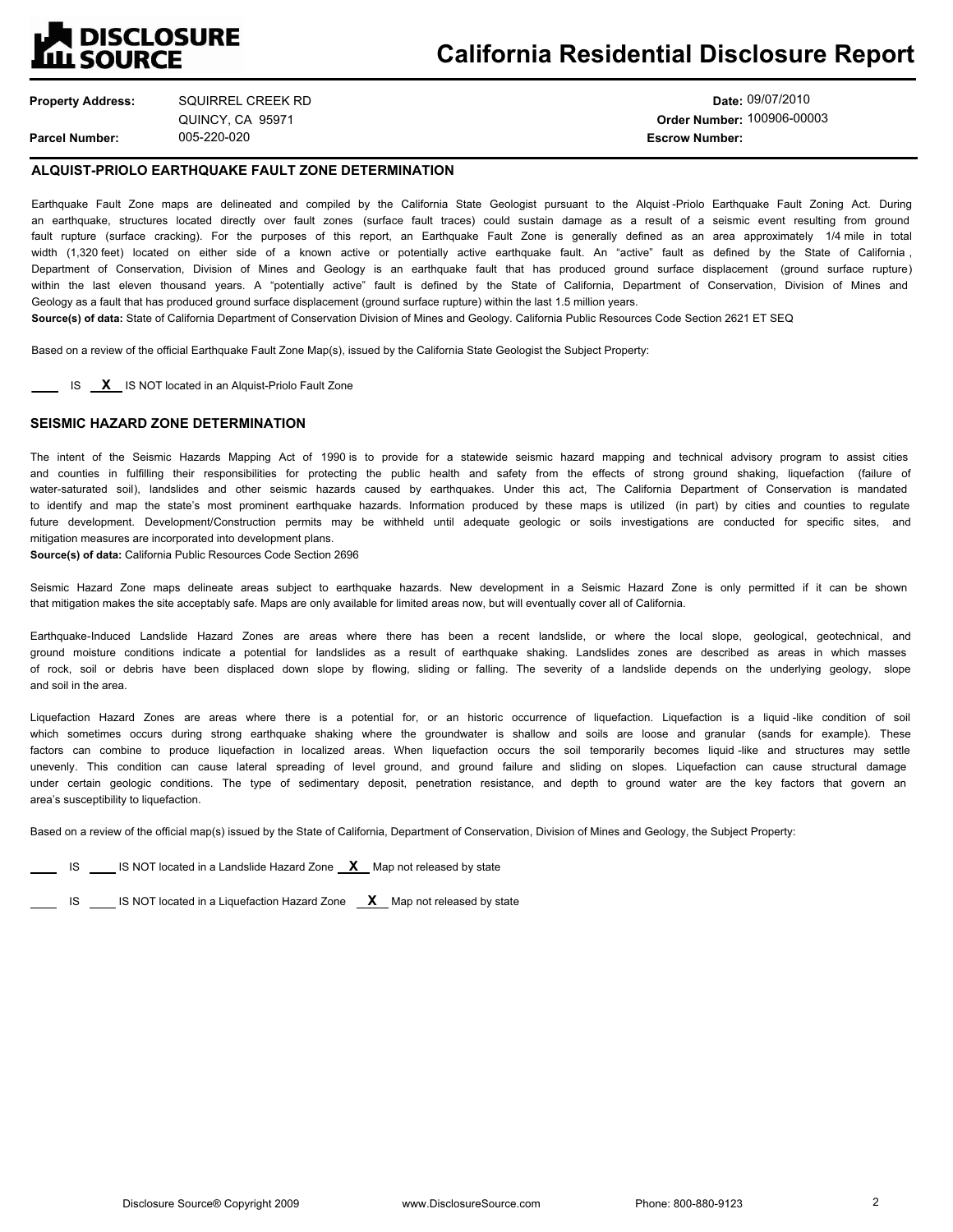

| <b>Property Address:</b> | SQUIRREL CREEK RD |
|--------------------------|-------------------|
|                          | QUINCY, CA 95971  |
| <b>Parcel Number:</b>    | 005-220-020       |

**Date:** 09/07/2010 **Order Number:** 100906-00003 **Escrow Number:** 

## **SECTION II: Supplemental Natural Hazard Disclosures**

**NOTICE REGARDING SUPPLEMENTAL NATURAL HAZARDS DISCLOSURES**

The company is providing information on locally identified natural hazards set forth below as an additional service because their disclosure to purchasers is either required by ordinance or the information is readily available. The purpose of this document is to disclose whether the Subject Property lies within any of the hazard areas described below. The company has obtained maps that are both official and publicly available from city, county, state and federal sources which supplement the natural hazard information required by the California Civil Code 1103. The company has only reviewed maps that are available in a usable format and at an appropriate scale to delineate where hazards may exist on a single parcel bases. The company recommends that the buyer contact the local building and planning departments to help ascertain what, if any, special requirements there might be for construction or renovation, and building code requirements for this property. The foregoing statement should be considered a part of the Explanation of Services, Limitations & Disclaimers of this Disclosure Report and those Limitations and Disclaimers apply to this Statement. Please refer to them for further information.

#### **SUPPLEMENTAL FLOOD HAZARD DISCLOSURE**

Supplemental flood zones include information not covered by Special Flood Hazard Areas as designated by the Federal Emergency Management Agency nor by Dam Inundation zones as reported by the California State Office of Emergency Services. These can include tsunamis, seiches (inland lake tsunamis), runoff hazards, historical flood data and additional dike failure hazards.

If a property is located within one of these hazard areas, the lending institution may require flood insurance. The company recommends that the buyer: 1) contact the lending institution to ascertain any additional requirements for flood insurance, 2) contact the insurance company to ascertain the availability and cost of the flood insurance.

Based on the maps acquired and reviewed by the company, the subject property:

IS IS NOT located in a supplemental Flood Hazard Zone **X** Do not know OR information is not available

ADDITIONAL INFORMATION: NONE

#### **SUPPLEMENTAL FIRE HAZARD DISCLOSURE**

Local agencies may, at their discretion, include or exclude certain areas from the requirements of California Government Code Section 51182 (imposition of fire prevention measures on property owners), following a finding supported by substantial evidence in the record that the requirements of Section 51182 either are, or are not adequate or necessary for effective fire protection within the area. Any additions to these maps that the company has been able to identify and substantiate are included in this search.

There may be maps of other substantial fire hazards such as brush fires that are not subject to Section 51182. We have included these maps in this search. The State required fire hazard disclosures only indicate areas of extremely high risk.

Fire hazard zones disclosed here are areas which contain the condition and type of topography, weather, vegetation and structure density to increase the susceptibility to fires. In these areas, the City or County may impose strategies to enforce fire mitigation measures, including fire or fuel breaks, brush clearance, and fuel load management measures. For example, emphasis on roof type and fire -resistive materials may be necessary for new construction or roof replacement. In addition, other fire defense improvements may be demanded, including special weed abatement, brush management, and minimum clearance around structures. In most cases, if the Property is in a Fire Hazard Area, insurance rates may be affected.

Based on the maps acquired and reviewed by the company, the subject property:

IS IS NOT located in a supplemental Fire Hazard Zone **X** Do not know OR information is not available

ADDITIONAL INFORMATION: NONE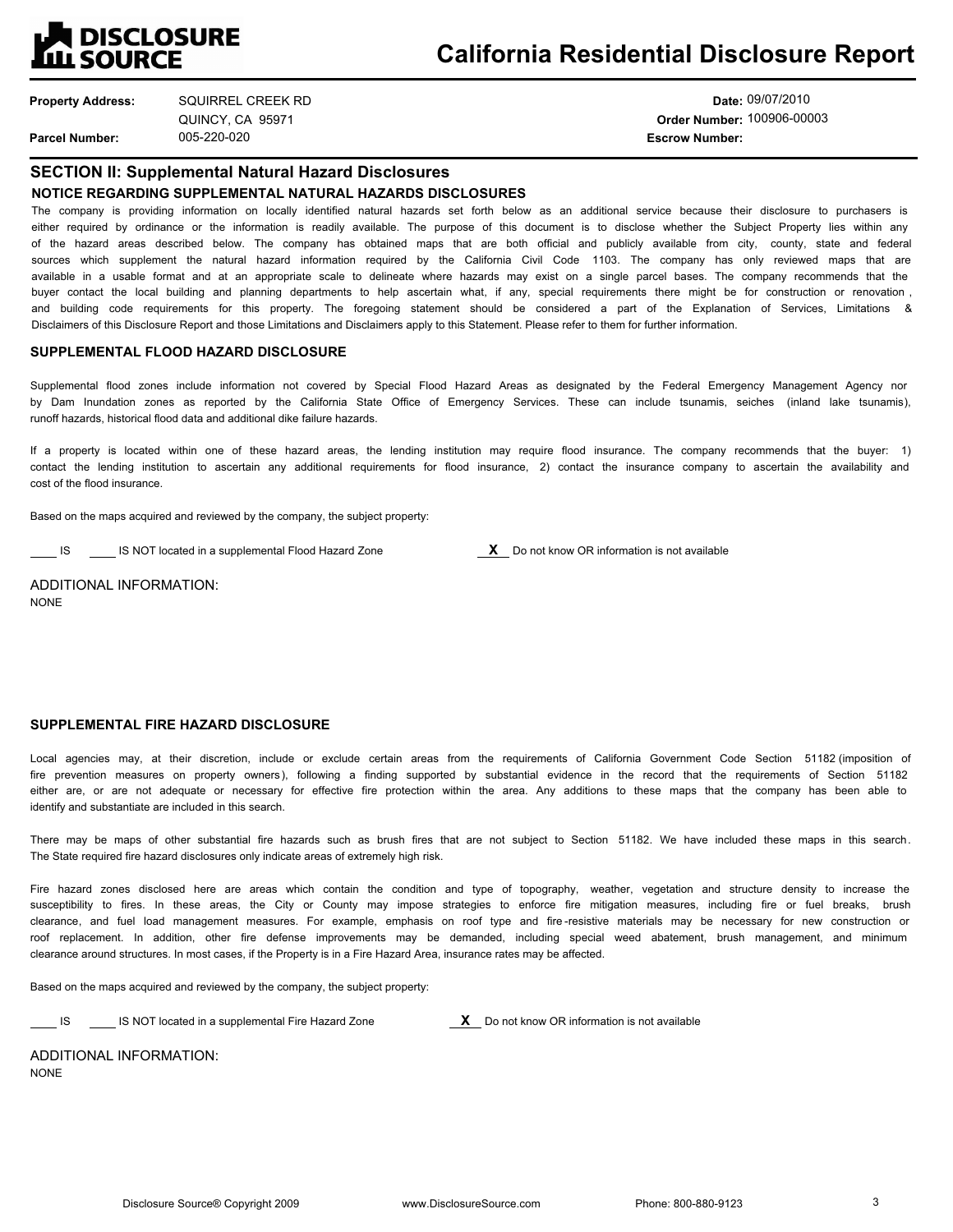

**Property Address: Parcel Number:** SQUIRREL CREEK RD QUINCY, CA 95971

**Date:** 09/07/2010 **Order Number:** 100906-00003 005-220-020 **Escrow Number:**

#### **SUPPLEMENTAL EARTHQUAKE FAULT HAZARD DISCLOSURE**

Many local jurisdictions have different or higher standards than the state for the identification of earthquake faults. These jurisdictions have created their own maps which indicate the active faults according to these standards. Some jurisdictions also recommend or require the disclosure of potentially active faults. We have included both types of maps in our search.

Many cities and counties require geologic studies before any significant construction if the subject property is in or near an earthquake fault zone known to them and certain types of construction may be restricted in these areas. We have included official and publicly available maps indicating earthquake faults known by these jurisdictions. In some cases the company has used the description of an Earthquake Fault Zone established by the Alquist -Priolo Earthquake Fault Zone Act of approximately 660 feet to either side of a known potentially active or active fault to define the Fault Hazard Zone.

Based on the maps acquired and reviewed by the company, the subject property:

**IS X** IS NOT located in a supplemental Fault Hazard Zone **Do not know OR** information is not available

ADDITIONAL INFORMATION: NONE

#### **SUPPLEMENTAL SEISMIC/GEOLOGIC HAZARD DISCLOSURE**

The California Division of Mines and Geology (DMG) has not completed the project assigned by Section 2696 of the California Public Resources Code to identify areas of potential seismic hazard within the State of California. The DMG and the US Geologic Survey (USGS) have performed many valuable studies that supplement the Section 2696 maps and fill in many missing areas. These maps are included in this search. Also included in this search are maps that indicate many hazards that may or may not be seismically related, including, but not limited to, liquefaction, landslides, debris flows, mudslides, coastal cliff instability, volcanic hazards and avalanches. A number of various geologic factors may influence the types of geologic hazards present: rainfall amounts, removal of vegetation, erosion, seismic activity, or even human activity. The severity of a geologic hazard depends on the underlying geology, slope, proximity to earthquake faults, and soil type in the area. Many cities and counties require geologic studies before any significant construction if the subject property is in or near a geologic hazard known to them and certain types of construction may be prohibited.

Based on the maps acquired and reviewed by the company, the subject property:

**IS X** IS NOT located in a supplemental Geologic Hazard Zone **Do not know OR** information is not available

ADDITIONAL INFORMATION: NONE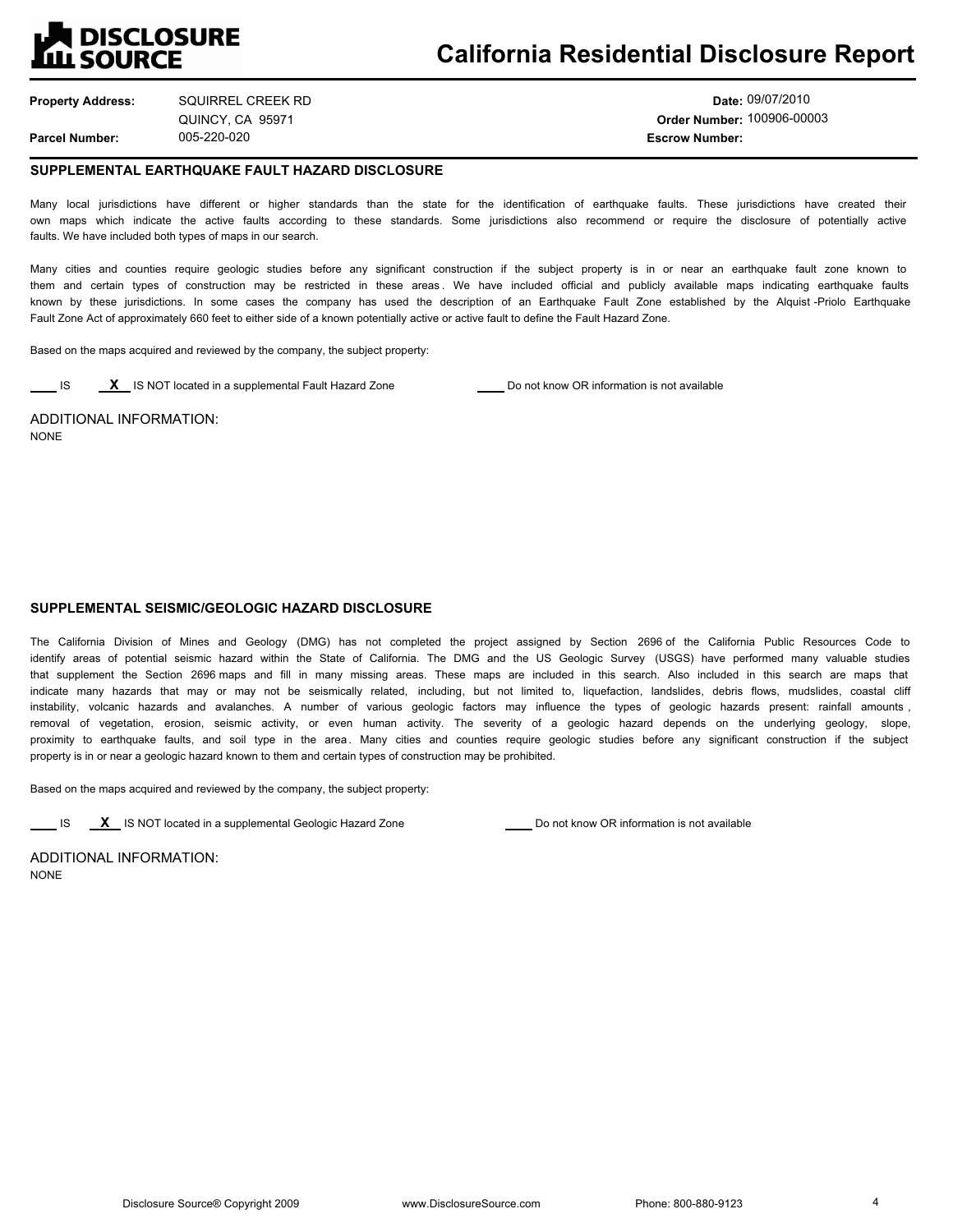## **EN DISCLOSURE<br>LILL SOURCE**

**Property Address: Parcel Number:** SQUIRREL CREEK RD QUINCY, CA 95971

**Date:** 09/07/2010 **Order Number:** 100906-00003 005-220-020 **Escrow Number:**

#### **SECTION III: Additional Disclosures**

#### **TOXIC MOLD DISCLOSURE** *(PURSUANT TO THE TOXIC MOLD PROTECTION ACT OF 2001)*

The seller, transferor, or lessor of residential, commercial or industrial property; or a public entity that owns, leases, or operates a building should provide a written disclosure to prospective purchasers, prospective tenants, renters, or occupants if the seller, transferor, lessor or public entity has knowledge of mold conditions or in specified instances has reasonable cause to believe, that mold (visible or hidden) that exceeds permissible exposure limits is present that affects the unit or building. The State Department of Health Services is designated as the lead agency for identifying, adopting, and determining permissible exposure limits to mold in indoor environments, mold identification and remediation efforts.

PUBLICATIONS PROVIDING INFORMATION ON TOXIC MOLD:

**General Information Molds, Toxic Mold, and Indoor Air Quality <b>by State Convention Pollutants in Your Home · Biological Pollutants in Your Home** 

**Mold in My Home: What Do I Do? Health Effects of Toxin-Producing Molds In California**

**Stachybotrys Chartarum (atra) - A mold that may be found in water-damaged homes**

**Fungi - and Indoor Air Quality**

Available to the public on the Internet, or at no cost from:

California Department of Health Services Environmental Health Investigation Branch 850 Marina Bay Parkway, Bldg P, 3rd Floor, Richmond, CA 94804 Telephone: (510) 620-3620 Web: www.dhs.ca.gov/iaq www.cal-iaq.org/MOLD www.ehib.org

#### **OIL & GAS WELLS ADVISORY**

California's oil and gas production has been in decline since the 1980's and wells, many of which were drilled at the turn of the past century, have been shut down or improperly abandoned. Such wells are often found when they begin to leak oil, natural gas, or water. To protect the environment, the wells must be properly abandoned, an activity financed with monies from the Hazardous and Idle -Deserted Well Abandonment Fund. The California Division of Oil and Gas was mandated to administer the program to abandon or remedy improperly abandoned wells so that dangers to life, health, and natural resources are eliminated. Residential construction in the past several years has expanded into areas where wells were once active.

Health and safety hazards may be associated with oil and gas wells including those that have been capped or active, or abandoned, including, but not limited to, soil and ground water contamination, oil and methane seeps, fire hazards, air quality problems, and physical safety hazards to humans and animals. New construction may also be restricted in the vicinity of wells.

The Division of Oil, Gas, and Geothermal Resources prepares maps for the State of California. The maps are updated regularly and some maps may be downloaded at http://www.consrv.ca.gov/dog/maps/Pages/index\_map.aspx. Buyer should be aware that abandoned wells may exist on any property. For more information visit the California Department of Conservation, Division of Oil, Gas and Geothermal Resources at: http://www.consrv.ca.gov/dog/.

#### **ABANDONED MINES ADVISORY**

California's landscape contains tens of thousands of mine sites. Many of these mines were immediately abandoned when insufficient minerals were found or when poor economics of the commodity made mining unprofitable. It is estimated that the majority of abandoned mines possess serious physical safety hazards, such as open shafts or adits (mine tunnel), while many others pose environmental hazards. Thousands of sites have the potential to contaminate surface water, groundwater, or air quality. Some are such massive problems as to earn a spot on the Federal Superfund list.

In the interest of environmental and public health and safety, the Department of Conservation (DOC) undertook a three-year effort to determine "the magnitude and scope of the abandoned mine problem in California." An inventory of abandoned mines was accomplished, culminating in a report to the Governor and Legislature. Prior to that effort, the number of abandoned mines reported was based solely on legacy databases and ranged from a low of 7,000 to a high of 20,000 abandoned mines. The DOC shows there are more than 47,000 abandoned mines statewide.

The reports, maps, and additional information on abandoned mines are available at the California Department of Conservation, Office of Mine Reclamation http://www.conservation.ca.gov/OMR/abandoned\_mine\_lands/toms/index.htm . The State of California, Department of Conservation makes no warranty , express or implied, as to the accuracy of these data or the suitability of the data for any particular use. Distribution of these data is intended for informational purposes and should not be considered authoritative or relied upon for navigation, engineering, legal, or other site-specific uses, including but not limited to the obligations of sellers of real property and their disclosure obligations under California law.

Parties with concerns about the existence or impact of abandoned mines in the vicinity of the property are advised to contact the State Office of Mine Reclamation at: http://www.conservation.ca.gov/OMR and/or the local Engineering, Planning or Building Departments in the county where the property is located.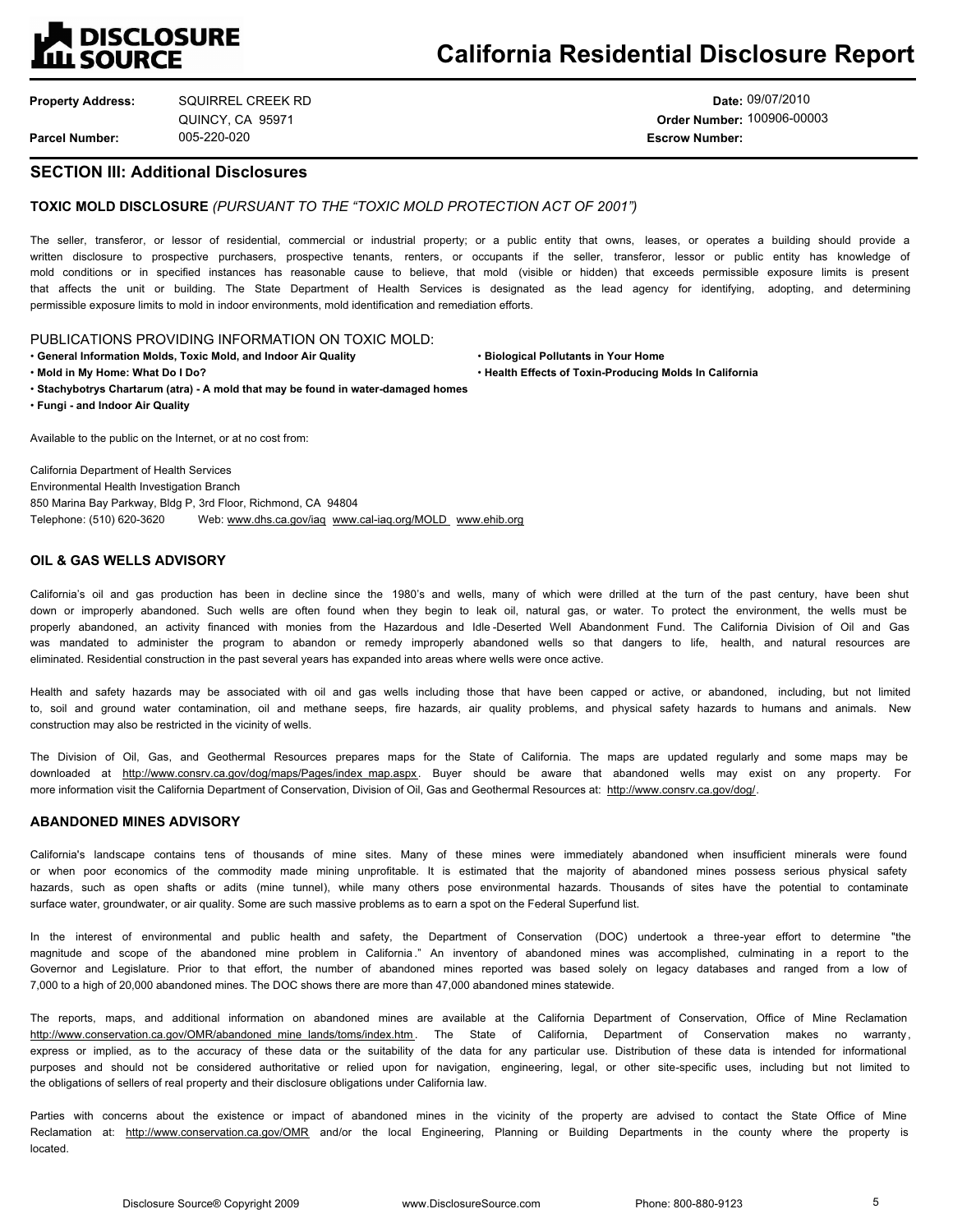### **QUESCLOSURE ILL SOURCE**

**Property Address: Parcel Number:** SQUIRREL CREEK RD QUINCY, CA 95971

005-220-020 **Escrow Number:**

**Date:** 09/07/2010 **Order Number:** 100906-00003

#### **METHAMPHETAMINE CONTAMINATED PROPERTY DISCLOSURE**

California law (Health and Safety Code Section 25400.28) requires property owners to notify prospective buyers in writing of any pending order that would prevent the use or occupancy of a property because of methamphetamine laboratory activity, and to provide the prospective buyer with a copy of the pending order. Receipt of a copy of the pending order shall be acknowledged in writing by the prospective buyer.

The "Methamphetamine Contaminated Property Cleanup Act of 2005," chapter 6.9.1 specifies human occupancy standards for property that is subject to the act. These standards will be replaced by any that are devised by the Department of Toxic Substances Control, in consultation with the Office of Environmental Substances Control. In addition, this Act outlines procedures for local authorities in dealing with methamphetamine contaminated properties , including the use of a property lien. This disclosure is meant to inform prospective buyers of California disclosure law regarding meth lab activity, and does not indicate or imply that a particular property is or has been contaminated according to this law.

#### **REGISTERED SEX OFFENDER DATABASE DISCLOSURE ALSO KNOWN AS "MEGAN'S LAW"**

For more than 50 years, California has required sex offenders to register with their local law enforcement agencies. However, information on the whereabouts of these sex offenders was not available to the public until the implementation of the Child Molester Identification Line in July 1995. The information available was further expanded by California's Megan's Law in 1996 (Chapter 908, Stats. of 1996).

Section 2079.10a of the California Civil Code specifies notice be provided to transferee (s) of real property of the existence of a registered sex offender database:

Notice: Pursuant to Section 290.46 of the Penal Code, information about specified registered sex offenders is made available to the public via an Internet Web site maintained by the Department of Justice at www.meganslaw.ca.gov. Depending on an offender's criminal history, this information will include either the address at which the offender resides or the community of residence and ZIP Code in which he or she resides.

The public, excluding those who have registered as sex offenders pursuant to Section 290 of the Penal Code, may search this database by a sex offender's specific name, obtain ZIP Code and city/county listings, obtain detailed personal profile information on each registrant, and use the map application to search a neighborhood or anywhere throughout the State to determine the specific location of any of those registrants on whom the law allows the State of California to display a home address.

In addition, the public may also contact the California Department of Justice, Sex Offender Tracking Program, for information on making an inquiry with the Department concerning at least six individuals as to whether any are required to register as a sex offender and subject to public notification. A fee is assessed for such inquiries, which will be deposited into the Sexual Predator Public Information Account within the Department of Justice. The contact number for the Sex Offender Tracking Program is (916) 227-4974.

#### **FLOOD INSURANCE DISCLOSURE**

Floods can have a devastating effect on communities, causing loss of life, property damage, and loss of income, and can have an adverse effect on government functioning. As such, the federal government has designed measures that are intended to aid disaster assistance by encouraging insurance coverage for those properties in flood disaster areas.

In addition to the flood disclosure in the Natural Hazard Disclosure Statement, Federal law {U.S. Code Title 42, Chapter 68, subchapter III, § 5154a(b)(1)} requires a transferor, no later than the date on which a property is to be transferred, to notify a transferee of the requirement to purchase and maintain flood insurance, if disaster relief assistance (including a loan assistance payment) has been previously provided on that property and such assistance was conditioned on obtaining flood insurance according to Federal law.

If a transferee fails to obtain and maintain flood insurance on a property disclosed to have been in a previous federal disaster area and that received disaster relief assistance, then no Federal disaster relief assistance will made available should that property subsequently be in a flood disaster area.

If a transferor fails to notify a transferee of the requirement to purchase and maintain flood insurance because of said propertys inclusion in a Federal disaster area and Federal disaster relief assistance received for that property, and the transferee does not obtain and maintain flood insurance, then should that property be damaged by a flood disaster and receive Federal disaster relief assistance, the transferor will be required to reimburse the Federal Government for the amount of that assistance for that property.

State law (SBX17, Chaptered October 10, 1995) also prohibits "state disaster assistance from being provided to a person required to maintain flood insurance by state or federal law, who has canceled or failed to maintain that coverage."

The information contained here is not intended to indicate whether a property has been in a Federal disaster area and has received Federal disaster relief assistance, but merely to indicate an additional flood insurance disclosure requirement related to future disaster relief assistance availability.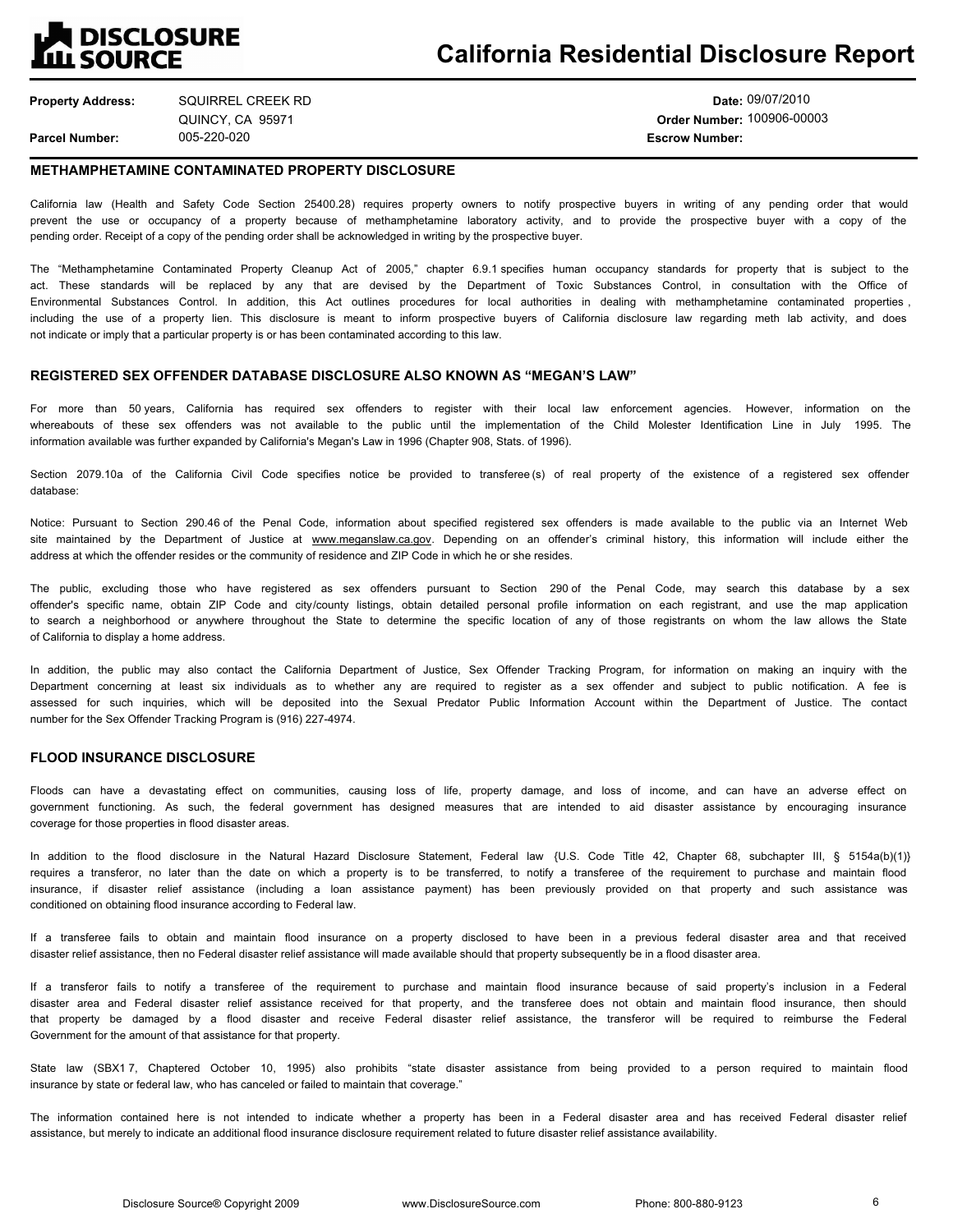## **A DISCLOSURE<br>LIL SOURCE**

| <b>Property Address:</b> | SQUIRREL CREEK RD | Date:                 |
|--------------------------|-------------------|-----------------------|
|                          | QUINCY, CA 95971  | <b>Order Number:</b>  |
| <b>Parcel Number:</b>    | 005-220-020       | <b>Escrow Number:</b> |

**Date:** 09/07/2010 **Order Number:** 100906-00003

#### **ENERGY EFFICIENCY STANDARDS AND DUCT SEALING REQUIREMENTS DISCLOSURE**

The Energy Policy and Conservation Act directs the Department of Energy (DOE) to establish minimum efficiency standards for various products, including central air conditioners and heat pumps. The DOE has amended the energy conservation standards for residential central air conditioners and heat pumps manufactured for sale in the United States. As of January 23, 2006, these products are required to be manufactured with an energy rating of 13 SEER (SEER, Seasonal Energy Efficiency Ratio, is the measurement of energy efficiency for the cooling performance of central air conditioners and heat pumps ). This amended SEER rating is 30 percent more efficient than 10 SEER, the previous standard. This new standard applies to split system air conditioners and heat pumps and small duct, high velocity systems manufactured after January 23, 2006. Products manufactured prior to this date with a SEER rating of less than 13 may still be sold and installed. Homeowners are not required to replace or upgrade existing central air conditioning units or heat pumps to comply with the new standards. The company recommends that the potential buyer of the subject property verify the SEER rating of the central air conditioning or heat pump system through a professional such as a home inspector or through the California Home Energy Efficiency Rating Services. This agency, a home energy rating provider, is a non-profit organization that promotes energy efficiency through comprehensive analyses of homes. Additional information may be found at http://www.eere.energy.gov/buildings/appliance\_standards/residential/central\_ac\_hp.html\_or at www.cheers.org

The California Energy Commission outlines the new duct sealing requirements in a letter to homeowners, which states:

"Beginning October 1, 2005, you must have your home's ducts tested for leaks when you have a central air conditioner or furnace installed or replaced. Ducts that leak 15 percent or more must be repaired to reduce the leaks. After your contractor tests and fixes the ducts, you choose whether to have an approved third-party field verifier check to make sure the duct testing and sealing was done properly or to have your house included in a random sample where one in seven duct systems are checked.

Duct sealing is not required in the following situations: 1) when homes are in specific coastal climates; 2) when systems have less than 40 feet of ductwork in unconditioned spaces like attics, garages, crawlspaces, basements or outside the building, or 3) when ducts are constructed, insulated or sealed with asbestos. There also are specific alternatives that allow high efficiency equipment and added duct insulation to be installed instead of fixing duct leaks.

You also should know that any contractor failing to obtain a required building permit and failing to test and repair your ducts is violating the law and exposing you to additional costs and liability. Real estate law requires you to disclose to potential buyers and appraisers whether or not you obtained required permits for work done on your house. If you do not obtain a permit, you may be required to bring your home into compliance with code requirements for that work and you may have to pay penalty permit fees and fines prior to selling your home."

According to the California Energy Commission, these duct sealing requirements apply when the following are replaced: the air handler, the outdoor condensing unit of a split system air conditioner or heat pump, the cooling or heating coil, or the furnace heat exchanger. More information may be found at www.energy.ca.gov/title24/changeout.

Several cities and counties have adopted more stringent building energy standards. You can find a list of the cities and counties and a link to the modified standards on The California Energy Commission's Local Ordinances page:

http://www.energy.ca.gov/title24/2005standards/ordinances\_exceeding\_2005\_building\_standards.html

Based on climate zone maps issued by the California Energy Commission, the subject property:

**X** IS IS NOT located in a designated climate zone in which properties are subject to duct sealing and testing requirements set forth by the California Energy Commission.

#### **POSSIBLE NATURALLY OCCURRING ASBESTOS DISCLOSURE**

Asbestos is the common name for a group of silicate minerals that are made of thin, strong fibers. It occurs naturally in certain geologic settings in California , most commonly in ultrabasic and ultramafic rock, including serpentine rock, and along associated faults. Chrysotile is the most common type of asbestos, and is often contained in serpentine rock. Serpentine rock is a typically grayish -green to bluish-black color rock that may be shiny in appearance, and is commonly found in the Sierra foothills, the Klamath Mountains, and Coast Ranges. While asbestos formation is more likely in the formations of these rocks, its presence is not certain. Because asbestos is a mineral, asbestos fibers are generally stable in the environment. The fibers will not evaporate in the air . Some naturally occurring asbestos can become friable, or crushed into a powder. This may occur when vehicles drive over unpaved roads or driveways that are surfaced with ultrabasic, ultramafic or serpentine rock, when land is graded for building purposes, or at quarrying operations. Weathering and erosion may also naturally release asbestos. Friable asbestos can become suspended in the air, and under these conditions, asbestos fibers represent a significant risk to human health. Asbestos is a known carcinogen, and inhalation of asbestos may result in the development of lung cancer. The company has obtained geologic maps from the California Department of Conservation, Division of Mines and Geology, which detail areas within the state that contain naturally occurring ultrabasic and ultramafic rocks. Those properties whose underlying geologic substructure containing these types of rock, with their higher potential for asbestos content, have a higher chance of asbestos exposure, and thus may be in a potential asbestos hazard area.

According to the California Department of Conservation, Division of Mines and Geology, geologic maps that outline areas containing ultrabasic and ultramafic rocks, which may have naturally occurring asbestos, the subject property:

IS **X** IS NOT located in a potential asbestos hazard area.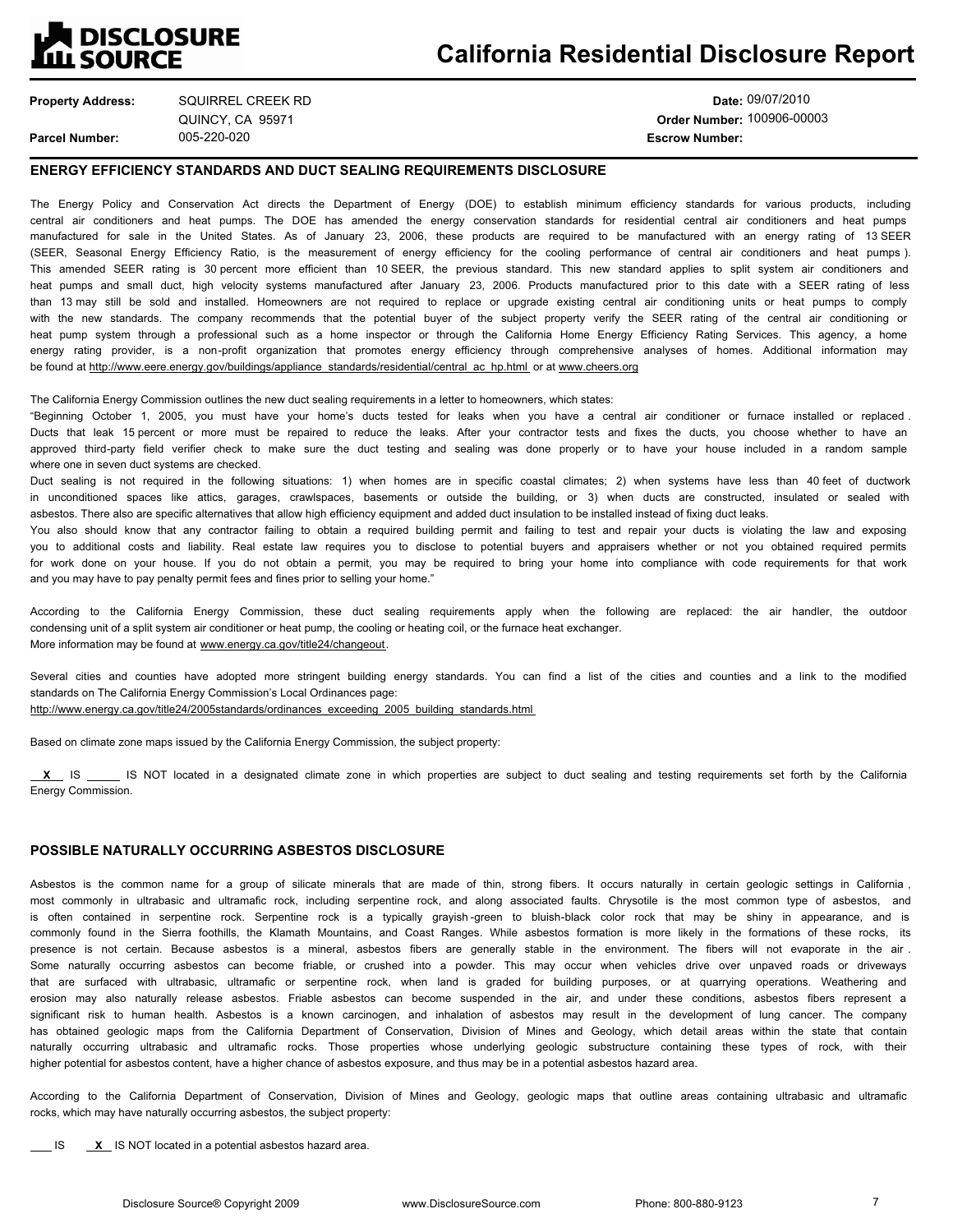## **DISCLOSURE ILL SOURCE**

## **California Residential Disclosure Report**

**Property Address: Parcel Number:** SQUIRREL CREEK RD QUINCY, CA 95971

**Date:** 09/07/2010 **Order Number:** 100906-00003 005-220-020 **Escrow Number:**

#### **COMMERCIAL / INDUSTRIAL ZONING DISCLOSURE**

Pursuant to California Civil Code Section §1102.17, the seller of residential real property subject to this article who has actual knowledge that the property is adjacent to, or zoned to allow, an industrial use described in Section 731a of the Code of Civil Procedure, or affected by a nuisance created by such a use, shall give written notice of that knowledge as soon as practicable before transfer of title.

Additional Source Information: California Code of Civil Procedure Section §731a.

Whenever any city, city and county, or county shall have established zones or districts under authority of law wherein certain manufacturing or commercial or airport uses are expressly permitted, except in an action to abate a public nuisance brought in the name of the people of the State of California, no person or persons, firm or corporation shall be enjoined or restrained by the injunctive process from the reasonable and necessary operation in any such industrial or commercial zone or airport of any use expressly permitted therein, nor shall such use be deemed a nuisance without evidence of the employment of unnecessary and injurious methods of operation. Nothing in this act shall be deemed to apply to the regulation and working hours of canneries, fertilizing plants, refineries and other similar establishments whose operation may produce offensive odors.

Based on the current tax assessment roles, as of the date of this report, the company reports the following information affecting this property:

**IS X IS NOT Located Within One Mile of A Property Zoned For Commercial Or Industrial Use.** 

#### **AIRPORT INFLUENCE AREA DISCLOSURE**

Section 1103.4 of the California Civil Code requires notice if a property is encompassed within an airport influence area. According to Section 11010 of the Business and Professions Code, an airport influence area is defined as "an area in which current or future airport related noise, overflight, safety or airspace protection factors may significantly affect land uses or necessitate restrictions on those uses." Where publicly available at the time of the report, the company has utilized any and all airport influence area maps from county Airport Land Use Commissions (ALUC). Airport influence area maps can be found within a county Airport Land Use Comprehensive Plan, available to the public through most county planning departments.

According to airport influence maps available, the subject property:

IS **X** IS NOT located in an airport influence area.

NOTICE OF AIRPORT IN VICINITY This property is presently located in the vicinity of an airport, within what is known as an airport influence area. For that reason, the property may be subject to some of the annoyances or inconveniences associated with proximity to airport operations (for example: noise, vibration, or odors). Individual sensitivities to those annoyances can vary from person to person. You may wish to consider what airport annoyances, if any, are associated with the property before you complete your purchase and determine whether they are acceptable to you.

#### **AIRPORT PROXIMITY DISCLOSURE**

California Civil Code §1102.17 states: "The seller of residential real property subject to this article who has actual knowledge that the property is adjacent to, or zoned to allow, an industrial use described in Section 731a of the Code of Civil Procedure, or affected by a nuisance created by such a use, shall give written notice of that knowledge as soon as practicable before transfer of title."

Industrial use identified in Section 731a includes but is not limited to airport uses. Aircraft landing facilities disclosed herein consists of those owned by the United States Federal Government (Military aviation), publicly and private owned civil and commercial aviation facilities; except private landing facilities (restricted public access), glider ports, and facilities that have not been assigned a current location identifier by the Federal Aviation Administration.

According to information available from the United States Department of Transportation (Bureau of Statistics) the company reports the following aircraft landing facilities within approximately 2 miles of the subject property. The calculated distance is dependent upon the size of the airport.

NONE

For further information regarding any of the public aircraft landing facilities identified within this disclosure, please contact the following agency: **Western Pacific Region Airports Division, 15000 Aviation Blvd, #3012, Lawndale, CA 90261, (310) 725-3600**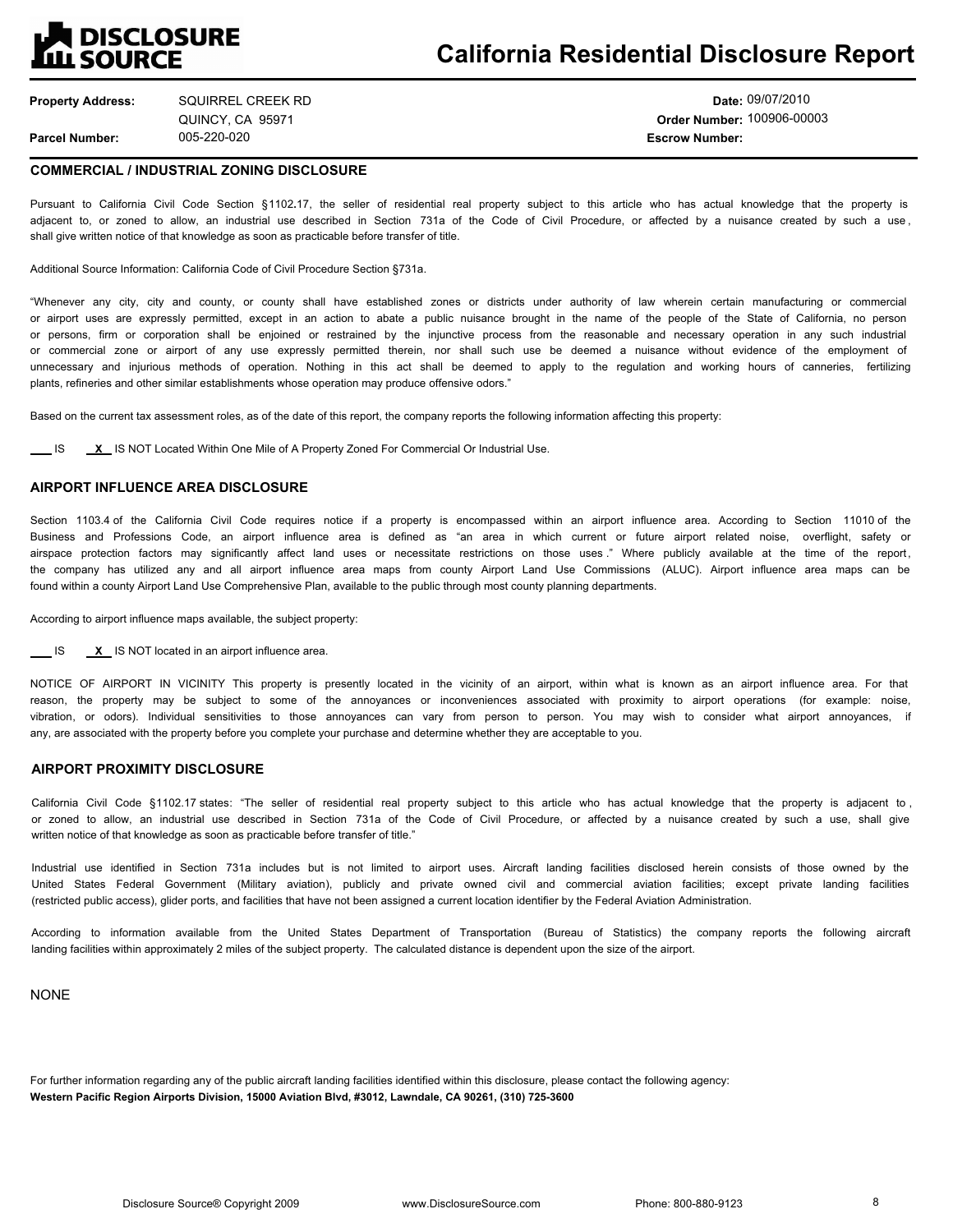## **DISCLOSURE ILL SOURCE**

## **California Residential Disclosure Report**

**Property Address:** SQUIRREL CREEK RD

005-220-020 **Escrow Number:** QUINCY, CA 95971

**Date:** 09/07/2010 **Order Number:** 100906-00003

#### **RADON DISCLOSURE**

**Parcel Number:**

Radon is a colorless, odorless radioactive gas that is produced by the natural decay of uranium, which is found in nearly all soils. Because radon is a gas, it can seep from the ground into the air in a house through openings in the ground, and its presence increases the risk of lung cancer.

In a 1999 study published by the Lawrence Berkeley National Laboratory and the Columbia University (http://eetd.lbl.gov/IEP/high-radon/USgm.htm), the predicted median annual-average of all fifty eight counties in California is below 2.0 pCi/L (picoCuries per liter of air). If the radon level is greater than 4 pCi/L, the Environmental Protection Agency (EPA) suggests remediation. It is important to note that the median annual -average listed is a prediction, and the actual median is subject to some uncertainty. Also, radon concentrations in a county may be highly variable. Some homes may have five times as high, or five times as low, a concentration as the median for a county. All areas have some high radon homes. More information may be found at the Radon Project web site from the Columbia University Department of Statistics and Lawrence Berkeley National Laboratory at http://www.stat.columbia.edu/radon. This site may assist homeowners in deciding whether they have a serious radon problem and what to do about it. Long-term (up to one year) measurement is generally recommended for the most accurate determination of radon levels.

The EPA has also produced a map that assigns one of three zone designations to each county based on radon potential. According to the EPA, each zone designation reflects the average short -term radon measurement that can be expected to be measured in a building without the implementation of radon control methods. That map is not meant to be used to determine whether a particular home should be tested for radon, but is used to assist various government agencies and organizations in focusing their radon program resources. That map can be viewed at http://www.epa.gov/radon/zonemap/california.htm. Homes with high levels of radon have been found in all three zones. The three zone designations based on radon potential are:

Zone 1 - Highest Potential (greater than 4 pCi/L) Zone 2 - Moderate Potential (from 2 to 4 pCi/L) Zone 3 - Low Potential (less than 2 pCi/L)

**The U.S. Environmental Protection Agency recommends all homes should be tested for radon, regardless of geographic location or zone determination.**

Radon testing is affordable and easily done. Test kits are available for residents of the State of California for \$5 through the California Department of Public Health website at http://www.cdph.ca.gov/HealthInfo/environhealth/Pages/Radon.aspx .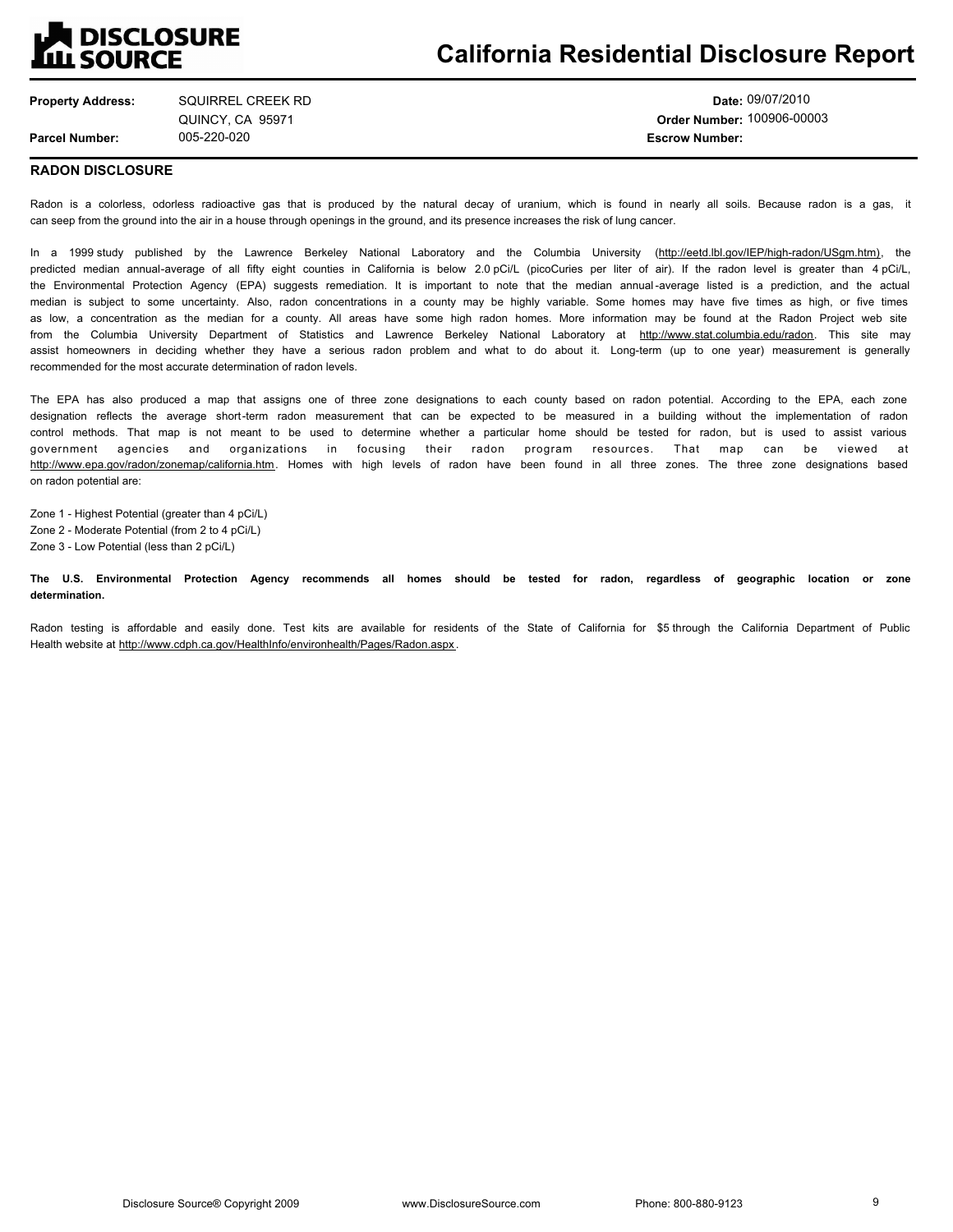## **DISCLOSURE III SOURCE**

**Property Address: Parcel Number:** 005-220-020 **Escrow Number:** SQUIRREL CREEK RD QUINCY, CA 95971

**Date:** 09/07/2010 **Order Number:** 100906-00003

#### **HABITAT SENSITIVITY AREA DISCLOSURE: RED-LEGGED FROG AND CALIFORNIA TIGER SALAMANDER**

The California Endangered Species Act, Fish and Game Code, section 2051, states that there are certain species of fish, wildlife and plants that are in danger of, or threatened with, extinction because their habitats are being threatened, destroyed or adversely modified. The main provisions of this act generally parallel that of the Federal Endangered Species Act.

According to the U.S. Fish and Wildlife Service, critical habitat areas of the California red -legged frog include suitable aquatic habitat, or permanent still or slow moving bodies of water such as ponds, backwaters within streams or creeks, marshes, and lagoons. Other critical habitat areas are upland areas within the watershed boundary that are close in proximity to the water's edge, and upland or wetland areas that connect suitable aquatic habitats. Habitat areas have been threatened through agriculture, urbanization, mining, overgrazing, recreation, timber harvesting, invasion of non-native plants, impoundments, water diversions, reservoir construction, degraded water quality, and introduced predators and competitors.

According to the U.S. Fish and Wildlife Service, critical habitat areas of the California Tiger Salamander (Ambystoma californiense) include "grasslands and low (under 1500 foot) foothill regions where lowland aquatic sites are available for breeding." They prefer temporary pools or ponds that are similar, such as stock ponds that are allowed to go dry. They are restricted to large vernal pools (wetlands that fill during fall and winter rains), vernal playas and large sag ponds. They also require the burrows of mammals where they can enter a dormant state. The decline of this salamander population is primarily due to the "loss and fragmentation of habitat from human activities and the encroachment of nonnative predators."

Legislation declares that landowner cooperation is essential for conservation on those lands that have been identified as a habitat for endangered or threatened species. According to Section 2052.1 of the Fish and Game Code, if a person needs to address mitigation measures in relation to a particular impact on a threatened species, then those measures will be roughly proportional to the impact that the person has on those species. The required measures will be capable of successful implementation, and will maintain the person's objectives as much as possible in relation to section codes. For the purposes of this report, "sensitivity areas" will include historical documentation of actual sightings, breeding areas, population locations as well as current and critical habitats. This document is to notify the buyer whether the Subject Property lies within an area known to be important to the conservation of the California Red-Legged Frog and the California Tiger Salamander, which are listed as a state and/or federally threatened species.

The company recommends the buyer contact the California Department of Fish & Game to ascertain what considerations might be involved as a result of being in this particular habitat sensitive area. For further information regarding the Red -legged frog and the California Tiger Salamander habitat sensitive areas, please contact the Dept. of Fish & Game at 916-322-2493, or at www.dfg.ca.gov/whdab.

According to maps in the California Natural Diversity Database of the California Department of Fish and Game, and Critical Habitat Coverage maps from the U.S. Fish and Wildlife Service, the subject property:

**IS X IS NOT located within a California Red-Legged Frog habitat sensitive area** 

**IS X IS NOT located within a California Tiger Salamander habitat sensitive area**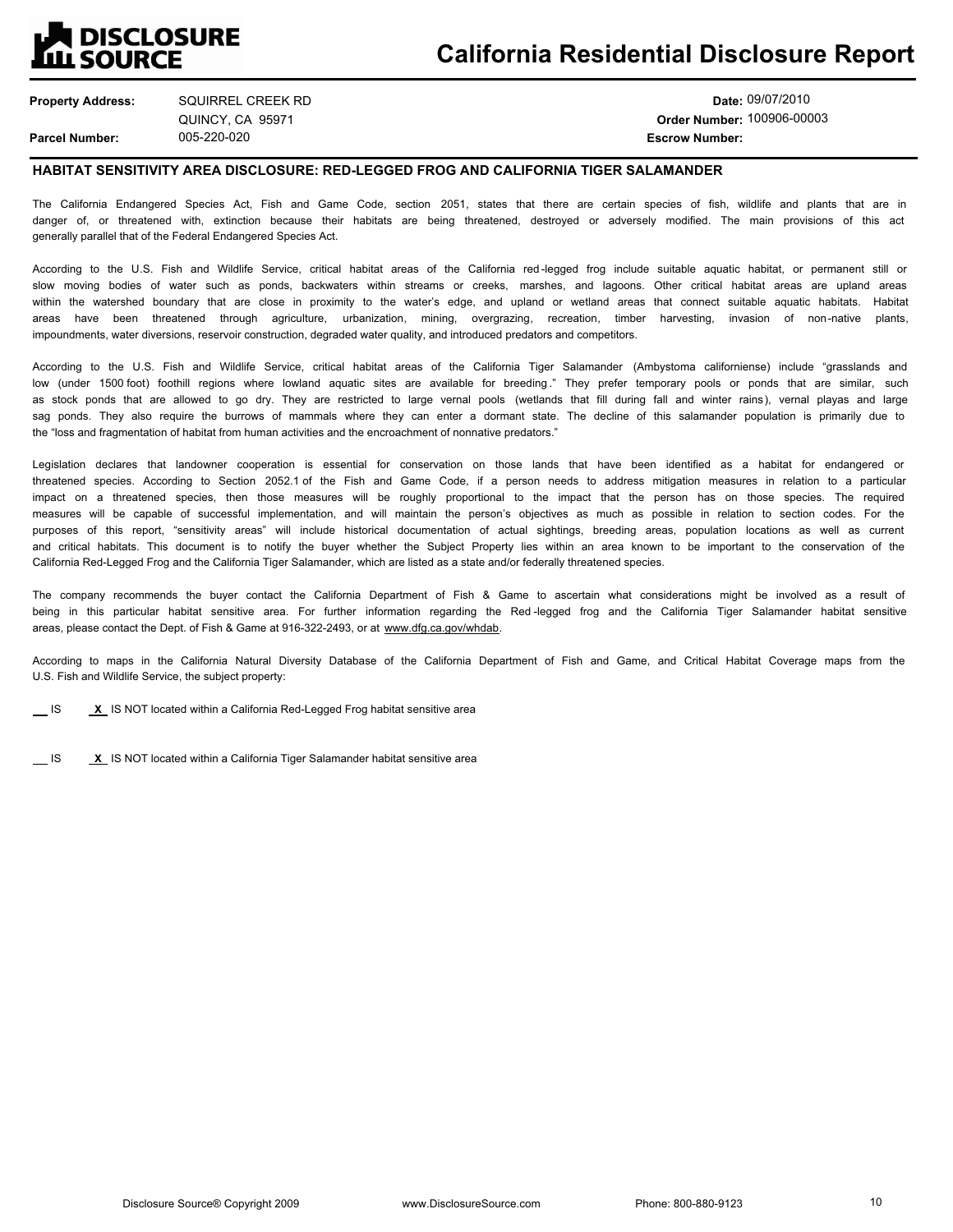## **THE DISCLOSURE**<br>LILL SOURCE

**Property Address:** SQUIRREL CREEK RD QUINCY, CA 95971

**Parcel Number:**

005-220-020 **Escrow Number:**

**Date:** 09/07/2010 **Order Number:** 100906-00003

#### **CALIFORNIA LAND CONSERVATION (WILLIAMSON) ACT DISCLOSURE**

The purpose of the California Land Conservation Act of 1965 (Williamson Act) is to allow local governments and private landowners to enter voluntarily into contracts to restrict the use of parcels of land of no less than 100 acres to agricultural and open space use. The landowner receives compensation for the land use restrictions in the form of reduced property tax assessments which are much lower than normal because they are based upon farming and open space uses as opposed to full market value.

A Williamson Act contract is initially for a minimum term of ten years but local jurisdictions have the option to increase the initial term up to twenty years . Williamson Act contracts run with the land and are binding on all subsequent landowners. The contract is automatically extended by one year after the tenth and subsequent years unless a request for non -renewal is filed by either party. A request for non -renewal begins a 9 year term during which the tax assessments gradually increase to the full fair market value at which time the contract is terminated. The use of the property will then be controlled by the local jurisdiction's use and zoning laws.

Williamson Act contracts can be canceled only by the landowner's petition; however the minimum penalty for canceling a contract is 12.5 percent of the unrestricted, fair market value of the property. To approve a tentative contract cancellation, a county or city must make specific findings that are supported by substantial evidence. The existence of an opportunity for another use of the property or the uneconomic character of an existing agricultural use shall not, by itself, be a sufficient reason to cancel a contract.

There are penalties for breach of a contract, caused by the owner intentionally using the land for other than agriculture or making the land unusable for the contracted purposes. The penalties for breach of contract are as much as 25% of the unrestricted fair market value of the land rendered incompatible, plus 25% of the value of any building and any related improvements on the contracted land that cause the breach of contract. If a local jurisdiction allows a contract to be canceled and the State determines that there is a breach of contract, the penalties may be reduced, but not to less than 12.5% of the value of the land.

Contact the planning department to obtain information on requirements for entering into a Williamson Act contract and the uses allowed. Local government uniform rules and the specific Williamson Act contract can be more restrictive than the Williamson Act Government Code provisions.

The company obtains maps from the California Department of Conservation on a quarterly basis and has used those maps to determine if a Williamson Act contract exists on the property. The county assessor's office also maintains information on parcels affected by the Williamson Act. For more information contact the Department of Conservation, Division of Land Resource Protection at 916-324-0850 or visit its http://www.conservation.ca.gov/dlrp/lca.

According to available maps:

A Williamson Act contract EXISTS on the property. **X** A Williamson Act contract DOES NOT EXIST on the property.

#### **RIGHT TO FARM DISCLOSURE**

California Civil Code section 1103.4 requires notice if a property is presently located within one mile of a parcel of real property designated as "Prime Farmland," "Farmland of Statewide Importance." "Unique Farmland," "Farmland of Local Importance," or "Grazing Land" on the most current county-level GIS "Important Farmland Map" issued by the California Department of Conservation, Division of Land Resource Protection, and if so, accompanied by the following notice:

NOTICE OF RIGHT TO FARM This property is located within one mile of a farm or ranch land designated on the current county -level GIS "Important Farmland Map," issued by the California Department of Conservation, Division of Land Resource Protection. Accordingly, the property may be subject to inconveniences or discomforts resulting from agricultural operations that are a normal and necessary aspect of living in a community with a strong rural character and a healthy agricultural sector. Customary agricultural practices in farm operations may include, but are not limited to, noise, odors, dust, light, insects, the operation of pumps and machinery, the storage and disposal of manure, bee pollination, and the ground or aerial application of fertilizers , pesticides, and herbicides. These agricultural practices may occur at any time during the 24-hour day. Individual sensitivities to those practices can vary from person to person. You may wish to consider the impacts of such agricultural practices before you complete your purchase. Please be advised that you may be barred from obtaining legal remedies against agricultural practices conducted in a manner consistent with proper and accepted customs and standards pursuant to Section 3482.5 of the Civil Code or any pertinent local ordinance.

According to the current county -level GIS "Important Farmland Map," issued by the California Department of Conservation, Division of Land Resource Protection, the subject property:

**IS X IS NOT located within one mile of a farm or ranch land.**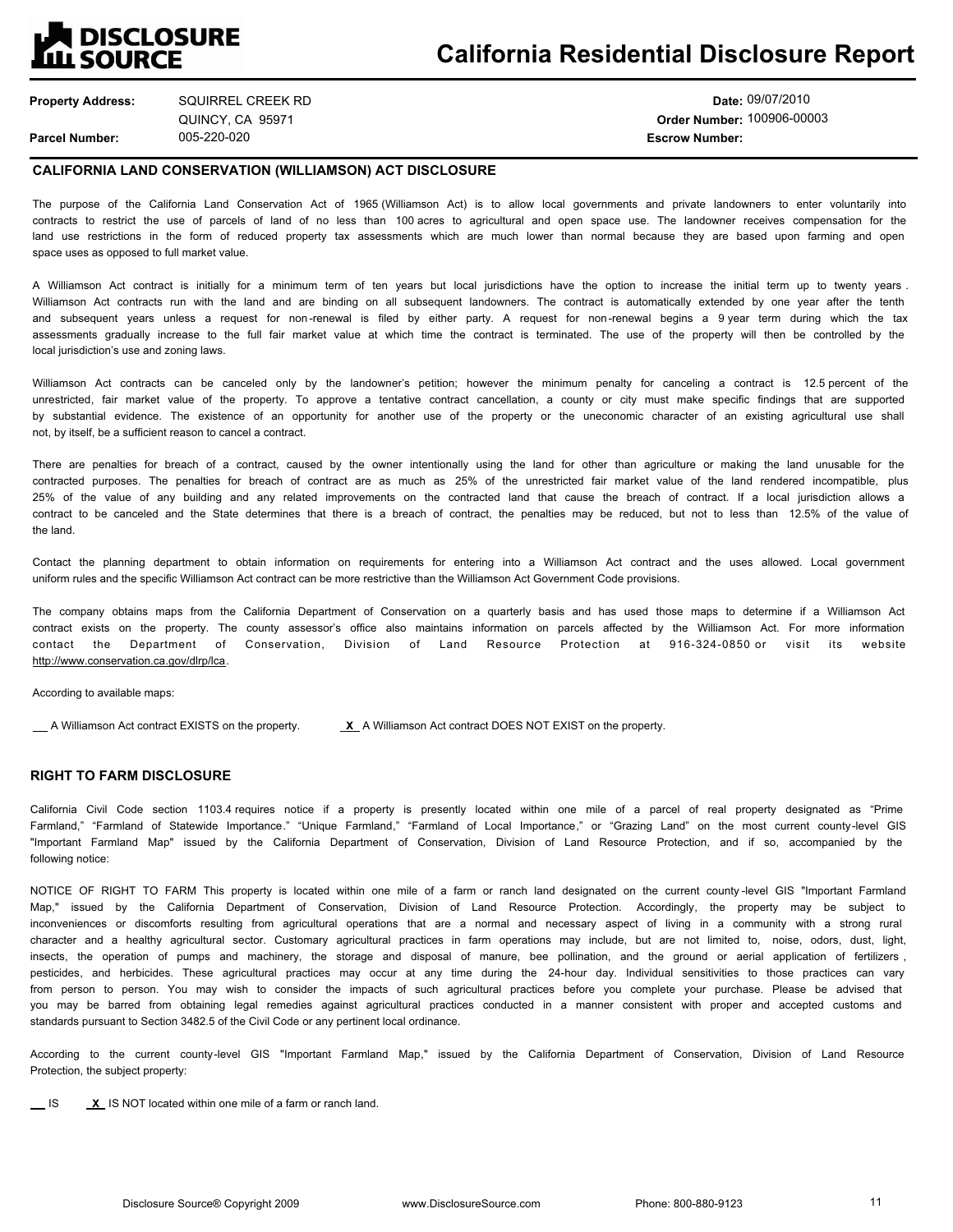## **DISCLOSURE III SOURCE**

## **California Residential Disclosure Report**

**Property Address: Parcel Number:** 005-220-020 **Escrow Number:** SQUIRREL CREEK RD QUINCY, CA 95971

**Date:** 09/07/2010 **Order Number:** 100906-00003

#### **MILITARY ORDNANCE LOCATION DISCLOSURE**

California Civil Code Section §1102.15 states "The seller of residential real property subject to this article who has actual knowledge of any former federal or state ordnance locations within the neighborhood area shall give written notice of that knowledge as soon as practicable before transfer of title."

For purposes of this section, "former federal or state ordnance locations" means an area identified by an agency or instrumentality of the federal or state government as an area once used for military training purposes, which may contain potentially explosive munitions. "Neighborhood area" means within one mile of the residential real property.

#### IMPORTANT NOTE:

This Military Ordnance Location disclosure was obtained through the U .S. Army Corps of Engineers(USACE) database of known Formerly Used Defense Sites in the state of California. The information provided herein represents all publicly available information of Formerly Used Defense Sites known to contain hazards.

FORMER FEDERAL / STATE ORDNANCE LOCATIONS WITHIN YOUR COUNTY ARE DESCRIBED AS FOLLOWS:

| <b>Site Name</b><br>Frenchman Creek Camp | <b>USACE District</b><br>Sacramento | <b>Site Number</b><br>J09CA0957 |
|------------------------------------------|-------------------------------------|---------------------------------|
| Grizzly Creek Camp                       | Sacramento                          | J09CA0958                       |
| Janesville Gap Filler Annex              | Sacramento                          | J09CA0837                       |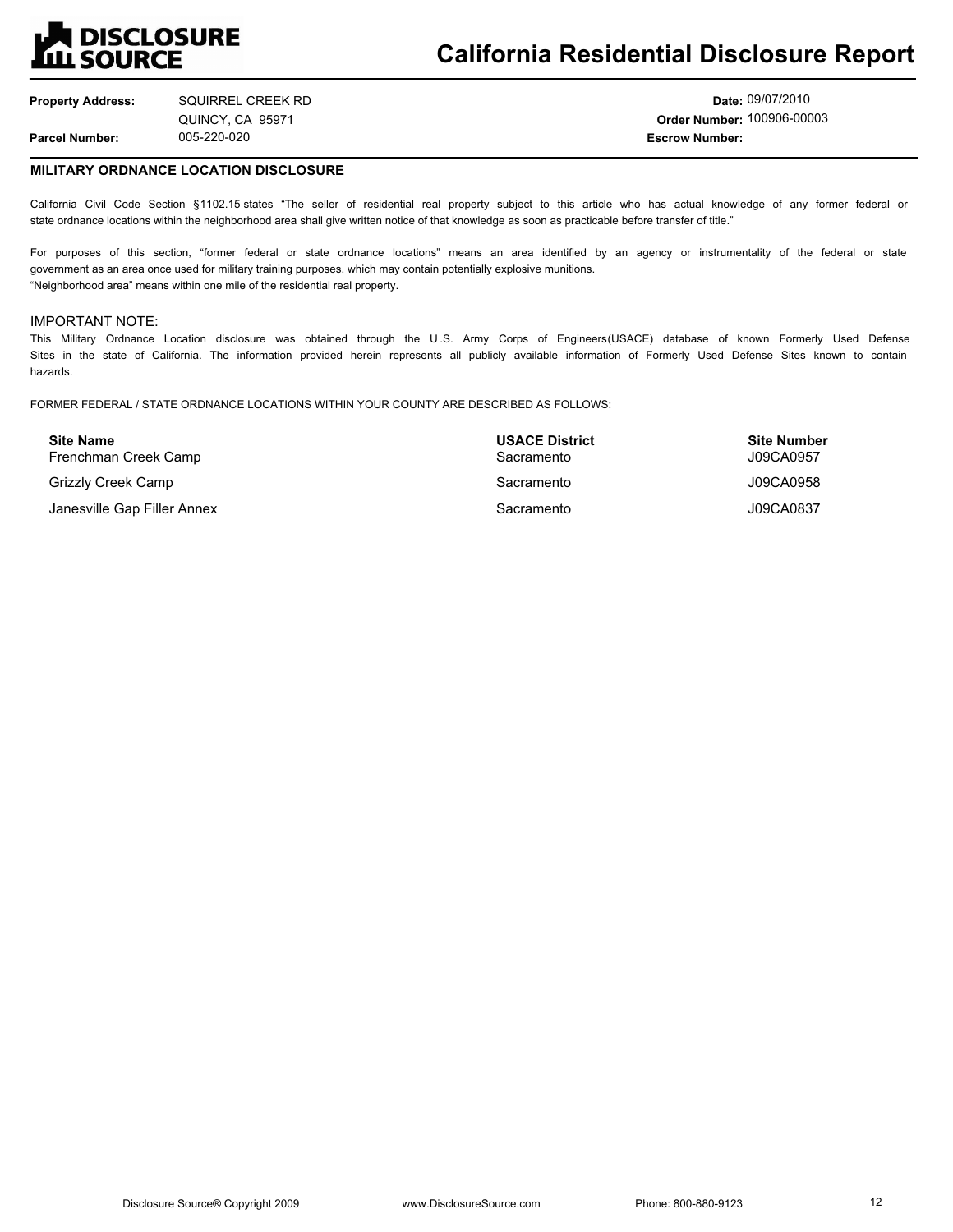## **Q** DISCLOSURE III SOURCE

**Property Address: Parcel Number:** SQUIRREL CREEK RD QUINCY, CA 95971

**Date:** 09/07/2010 **Order Number:** 100906-00003 005-220-020 **Escrow Number:**

#### **SECTION IV: Tax Information**

#### **Mello-Roos Community Facilities Districts:**

Mello-Roos Community Facilities Districts ("CFD") provide a method of financing certain public capital facilities and services especially in developing areas and areas undergoing rehabilitation. Public improvements and services funded by Mello -Roos districts may include, but are not limited to police and fire protection services, roads, new school construction, backbone infrastructure improvements, new or expanded water and sewer systems, recreation program services and flood or storm protection services. When construction of facilities is involved, in most cases, the money required to provide initial funding for the improvements is obtained through the issuance of municipal bonds. A special tax lien is placed on each property within the district for the annual payment of principal and interest as well as administrative expenses. The annual special tax continues until the bond is paid, or until revenues are no longer needed. Mello-Roos tax amounts may vary (increase), or the term of the payments may be extended, especially if additional bonds are issued. These special taxes are usually collected with regular property tax installments.

If Mello-Roos Community Facilities District special tax installments are not paid on time, the issuer has the right to initiate foreclosure proceedings on the property and it may be sold to satisfy the obligation. By statute, the special tax lien is made superior in priority to private liens such as mortgages and deeds of trust, even if the aforementioned preceded the creation of the assessment. Unlike property tax sales initiated by a County Tax Collector (which require a five year waiting period) special tax lien foreclosure may be initiated quickly if payments become delinquent. This can occur as soon as a few months after a property tax bill becomes delinquent.

This property is within the Mello-Roos CDF(s) listed below and is subject to a special tax that will appear on your property tax bill in addition to the regular property taxes and any other charges and benefit assessments. The special tax may not be imposed on all parcels within the city or county where the property is located. If you fail to pay this tax when due each year, the property may be foreclosed upon and sold. The tax is used to pay for public facilities or services that are likely to particularly benefit the property.

There is a maximum tax that may be levied against this parcel each year to pay for public facilities. This amount may be subject to increase each year based on the special tax escalator listed below (if applicable). The annual tax charged in any given year may not exceed the maximum tax amount. However, the maximum tax may increase if the property use changes, or if the home or structure size is enlarged. The special tax will be levied each year until all of the authorized facilities are built and all special tax bonds are repaid. If additional bonds are issued, the estimated end date of the special tax may be extended.

The authorized facilities, which are being paid, for by the special taxes and the money received from the sale of the bonds are summarized below. These facilities may not yet have all been constructed or acquired and some may never be constructed or acquired.

**THIS PROPERTY IS NOT SUBJECT TO MELLO-ROOS COMMUNITY FACILITIES DISTRICT SPECIAL TAX LIEN(S).**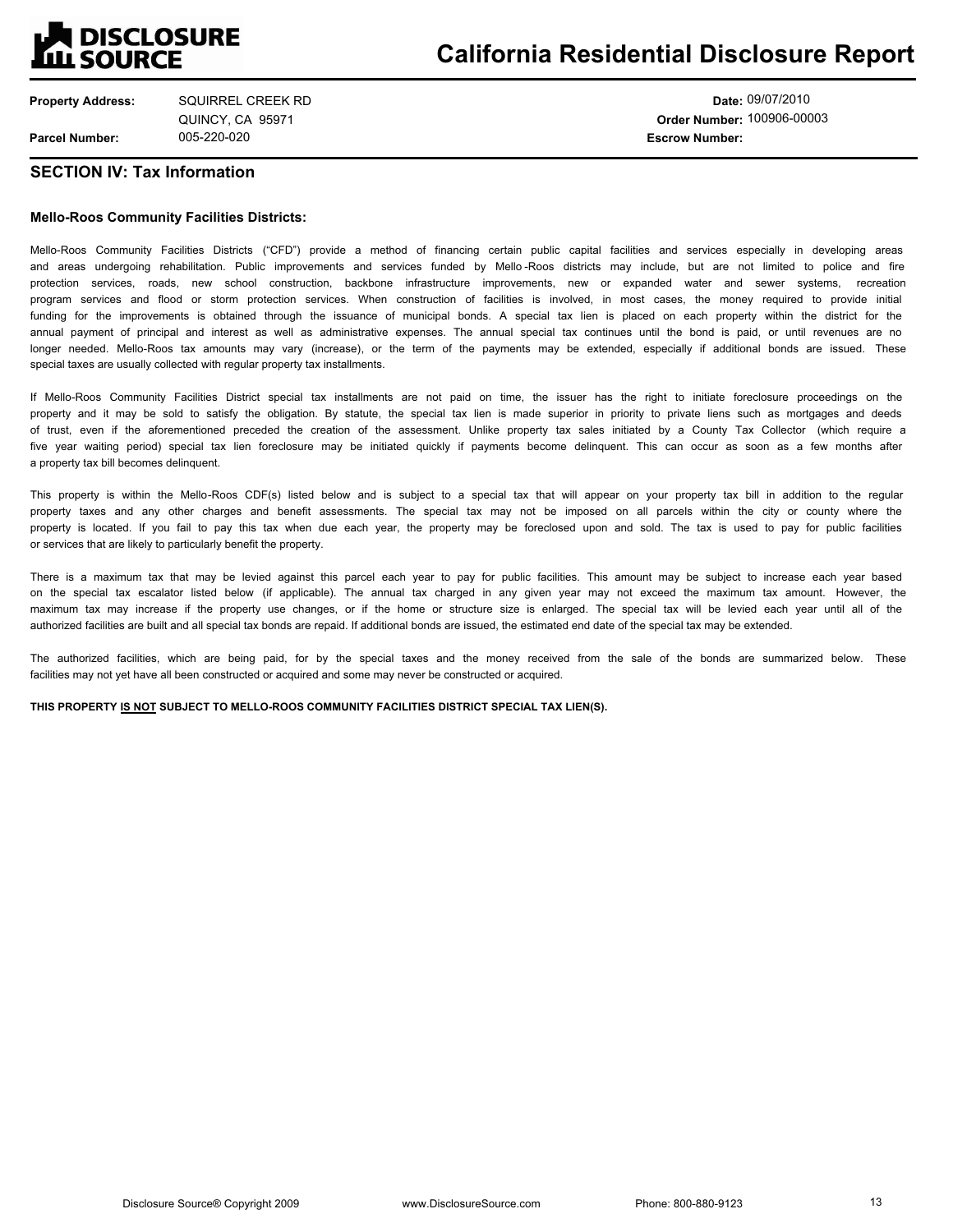## **A DISCLOSURE<br>LILL SOURCE**

## **California Residential Disclosure Report**

**Property Address: Parcel Number:** SQUIRREL CREEK RD QUINCY, CA 95971

005-220-020 **Escrow Number:**

**Date:** 09/07/2010 **Order Number:** 100906-00003

#### **1915 Bond Act Improvements:**

1915 Bond Act Assessment Districts ("AD") provide a method of financing certain public capital improvements and infrastructures including, but not limited to, roads, sewer, water and storm drain systems, and street lighting. The money required to fund the improvement is obtained in advance through the issuance of municipal bonds pursuant to the Improvement Bond Act of 1915. A special assessment lien is placed on the property within the Assessment District. The lien amount is calculated according to the specific benefit that an individual property receives from the improvement (s) and is amortized over a period of years. 1915 Bond Act Assessments Districts can be prepaid at any time. In most instances but not all, the assessment is placed on the secured tax roll and is collected with your annual county real property taxes.

If 1915 Bond Act special assessment installments are not paid on time, the issuer has the right to initiate foreclosure proceedings on the property and it may be sold to satisfy the obligation. By statute, the lien of a special assessment is made superior in priority to private liens such as mortgages and deeds of trust, even if the aforementioned preceded the creation of the assessment. Unlike property tax sales initiated by a County Tax Collector (which require a five year waiting period) special assessment foreclosure may be initiated quickly if payments become delinquent. This can occur as soon as a few months after a property tax bill becomes delinquent.

This property is within the 1915 Bond Act Assessment District(s) named below and is subject to annual assessment installments levied by the assessment district that will appear on the property tax bill in addition to the regular property taxes and any other charges and levies that may be listed on the property tax bill. Each assessment district has issued bonds to finance the acquisition or construction of certain public improvements that are of direct and special benefit to property within that assessment district.

If you fail to pay assessment installments when due each year, the property may be foreclosed upon and sold. The annual assessment installment against this property as shown on the most recent tax bill for the tax year is listed in the table below. Assessment installments will be collected each year until the assessment bonds are repaid.

The public facilities that are being paid for by the money received from the sale of bonds that are being repaid by the assessments are included in the table below. These facilities may not yet have all been constructed or acquired and it is possible that some may never be constructed or acquired.

#### **THIS PROPERTY IS NOT SUBJECT TO IMPROVEMENT BOND ACT OF 1915 SPECIAL ASSESSMENT LIEN(S).**

You should take this tax and assessment and the benefits from the public facilities and services for which it pays into account in deciding whether to buy this property. You may obtain a copy of the resolution of formation which authorized creation of the community facilities district, and which specifies more precisely how the special tax and assessments are apportioned and how the proceeds of the tax will be used, by calling the contact name and number listed above. The charge for this document will not exceed the estimated reasonable cost of providing the document.

You may terminate the contract to purchase or deposit receipt after receiving this notice from the owner or agent selling the property. The contract may be terminated within three days if the notice was received in person or within five days after it was deposited in the mail by giving written notice of termination to the owner or agent selling the property.

#### **Basic Levy**

The Basic Levy is the primary property tax charge levied by the County on behalf of government agencies. As a result of the passage of Proposition 13 in 1978 (Article XIIIA of the California State Constitution), the basic levy is limited to one percent (1%) of the property's net assessed value. Proceeds from this tax are divided by the County and used to help fund nearly every function the state, county, city and other local municipal agencies provide. All other charges that appear on the tax bill vary by district and county.

#### **Voter Approved Debt**

Voter Approved Debt are taxes levied on a parcel that is calculated based on the assessed value of the parcel. Taxes may include those taxes that were approved by voters before the passage of Proposition 13 in 1978, General Obligation Bonds or Special Taxes that are based on assessed value as opposed to some other method. Taxes that were established before 1978 may be used for various services and improvements and may or may not be associated with public indebtedness (the issuance of municipal bonds). A General Obligation Bond is a municipal bond that may be issued by a city, county or school district in order to finance the acquisition and construction of public capital facilities and real property. Equipment purchases and the cost of operation and maintenance cannot be financed with a General Obligation Bond. Special Taxes are created pursuant to various California Code Sections and require 2/3 majority approval of the qualified voters for approval. A special tax may be formed by a local government (a city, county, special district, etc) in order to finance specific facilities and/or services and cannot be used for general purposes.

#### **Other Direct Assessments**

In addition to the items discussed in the previous sections, real property may be subject to Other Direct Assessments. These assessments may appear on the annual property tax bill. Increases or modifications to these assessments are subject to public notice /hearing requirements (as governed by law) and require a vote by the legal property owners or the registered voters in the area. Additional information is available by contacting the agency actually levying the assessment.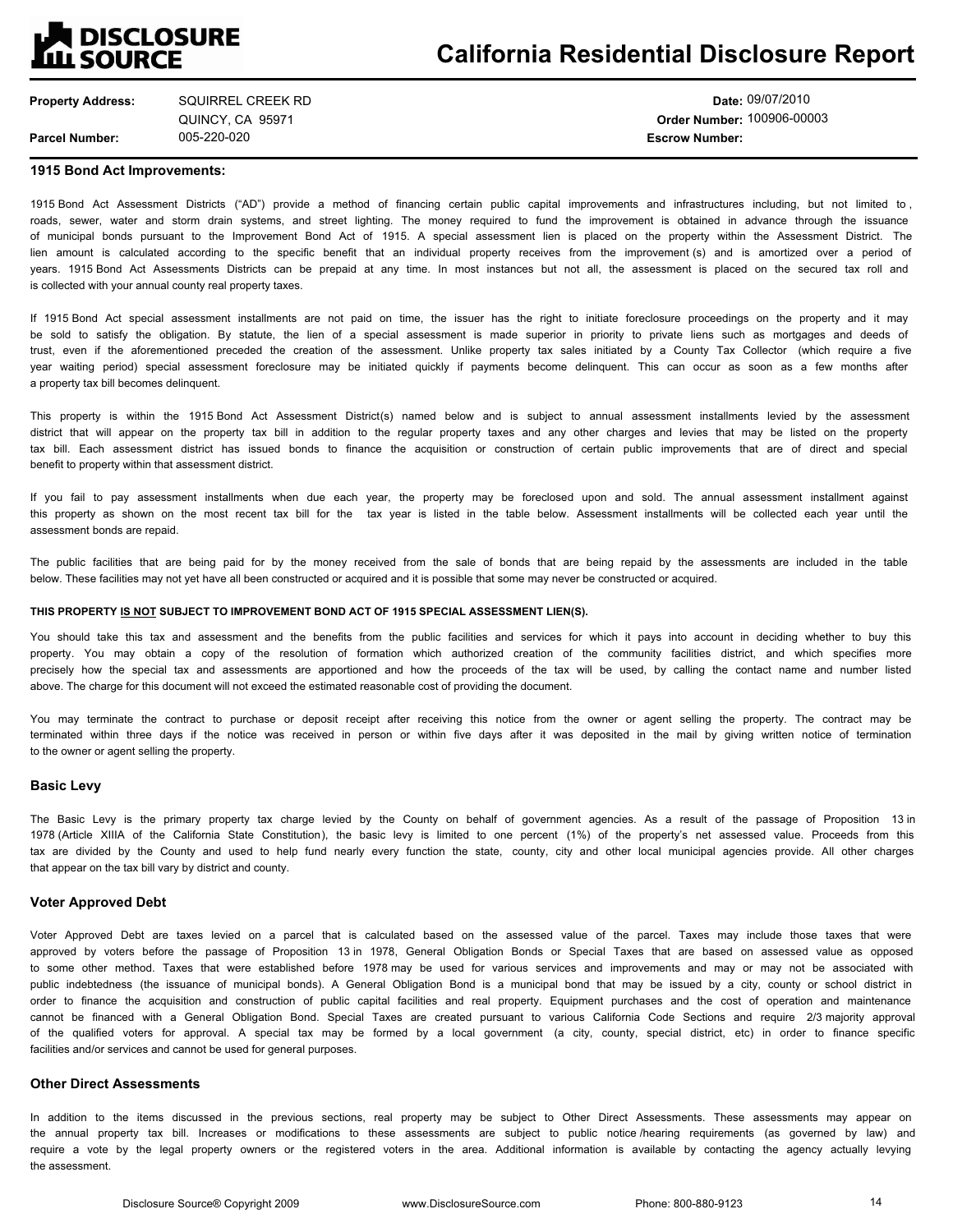# **LA DISCLOSURE<br>LILI SOURCE**

## **California Residential Disclosure Report**

| <b>Property Address:</b>                             | SQUIRREL CREEK RD |                                            | Date: 09/07/2010           |                    |
|------------------------------------------------------|-------------------|--------------------------------------------|----------------------------|--------------------|
|                                                      | QUINCY, CA 95971  |                                            | Order Number: 100906-00003 |                    |
| <b>Parcel Number:</b>                                | 005-220-020       |                                            | <b>Escrow Number:</b>      |                    |
|                                                      |                   | <b>TAX SUMMARY</b>                         |                            |                    |
| <b>Basic Proposition 13 Levy:</b>                    |                   |                                            |                            |                    |
| <b>Agency / Contact</b>                              |                   | <b>District / Benefit</b>                  |                            | <b>Levy Amount</b> |
| County of Plumas                                     |                   | Basic Levy Proposition 13 Mandate          |                            | \$679.72           |
| Mr. Shawn Montgomery (530) 238-6246                  |                   | General                                    |                            |                    |
| <b>Voter Approved Ad Valorem Taxes:</b>              |                   |                                            |                            |                    |
| <b>Agency / Contact</b>                              |                   | <b>District / Benefit</b>                  |                            | <b>Levy Amount</b> |
| Plumas Hospital District                             |                   | General Obligation Bonds, Election of 2008 |                            | \$82.80            |
| Barbara Coates (530) 283-6260                        |                   | <b>Hospital Facilities</b>                 |                            |                    |
| County of Plumas                                     |                   | School Measure A Bonds                     |                            | \$17.78            |
| Tom Hunter (530) 283-6222                            |                   | <b>School Facilities</b>                   |                            |                    |
| <b>Mello-Roos Community Facilities District(s):</b>  |                   |                                            |                            |                    |
| Agency / Contact                                     |                   | <b>District / Benefit</b>                  |                            | <b>Levy Amount</b> |
| Improvement Bond Act of 1915 Assessment District(s): |                   |                                            |                            |                    |
| Agency / Contact                                     |                   | <b>District / Benefit</b>                  |                            | <b>Levy Amount</b> |
|                                                      |                   |                                            |                            |                    |
| <b>Other Direct Assessments:</b>                     |                   |                                            |                            |                    |
|                                                      |                   |                                            |                            |                    |
| <b>Agency / Contact</b>                              |                   | <b>District / Benefit</b>                  |                            |                    |

**Levy Amount**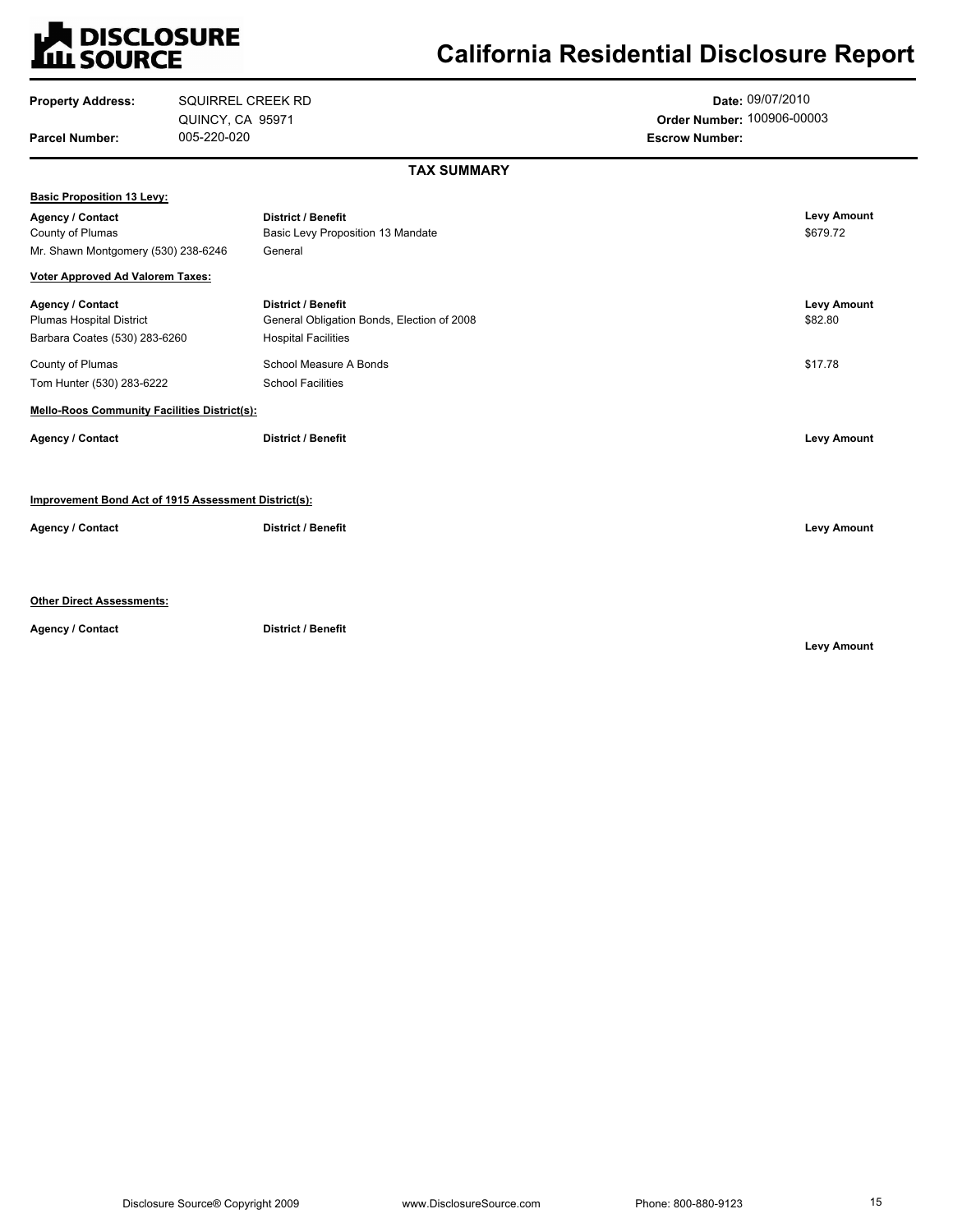

**Property Address: Parcel Number:** SQUIRREL CREEK RD QUINCY, CA 95971

**Date:** 09/07/2010 **Order Number:** 100906-00003 005-220-020 **Escrow Number:**

#### **FUTURE TAXES**

The Future Taxes listed below are Bond Initiatives and Levies which have been approved by qualified voters in an authorized election, but have not yet been levied on the tax bills. Due to the fact that they have not yet appeared on any tax bills, the taxes listed below cover a wide geographical area in this county that may or may not affect the property in this report.

**Agency/Description** Tax Type/Election Date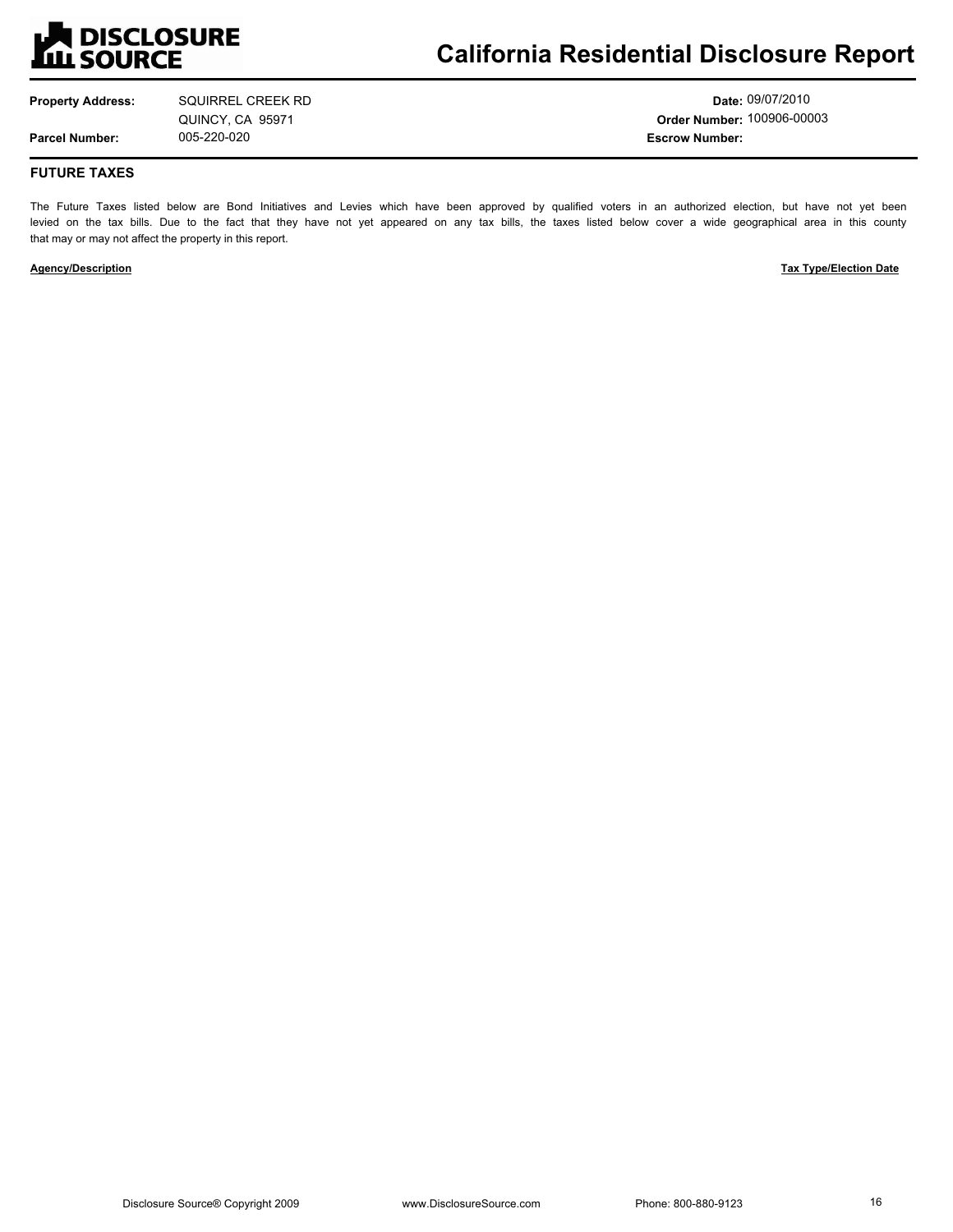### **DISCLOSURE ILL SOURCE**

**Property Address: Parcel Number:** 005-220-020 **Escrow Number:** SQUIRREL CREEK RD QUINCY, CA 95971

**Date:** 09/07/2010 **Order Number:** 100906-00003

### **NOTICE OF YOUR "SUPPLEMENTAL" PROPERTY TAX BILL**

California Civil Code 1102.6c, states that the seller, or his or her agent, is responsible for delivering a notice specifying information about supplemental tax assessments:

California property tax law requires the Assessor to revalue real property at the time the ownership of the property changes. Because of this law, you may receive one or two supplemental tax bills, depending on when your loan closes.

The supplemental tax bills are not mailed to your lender. If you have arranged for your property tax payments to be paid through an impound account, the supplemental tax bills will not be paid by your lender. It is your responsibility to pay these supplemental bills directly to the Tax Collector.

If you have any question concerning this matter, please call your local Tax Collector's Office."

#### **Transfer Fee Disclosure**

This is commonly known as a "Private Transfer Tax". It is a fee imposed by a private entity such as a property developer, home builder, or home owner association, when a property within a certain type of subdivision is sold or transferred. A private transfer fee may also be imposed by an individual property owner. Private transfer fees are different from city or county Documentary Transfer Taxes. Private Transfer Fees may apply in addition to government Documentary Transfer Taxes that are due upon sale or transfer of the property.

California Civil Code Section 1098 defines a "Transfer Fee" as "any fee payment requirement imposed within a covenant, restriction, or condition contained in any deed, contract, security instrument, or other document affecting the transfer or sale of, or any interest in, real property that requires a fee be paid upon transfer of the real property." Certain existing fees such as government fees, court ordered fees, mechanic lien fees, common interest development fees, etc. are specially excluded from the definition of "Transfer Fee".

**To determine if the property is subject to a Transfer Fee, OBTAIN COPIES OF ALL EXCEPTIONS LISTED ON THE PRELIMINARY TITLE REPORT FROM THE TITLE COMPANY AND READ THEM TO DETERMINE IF ANY TRANSFER FEES ARE APPLICABLE. Please be aware that private transfer fees may be difficult to identify by simply reading the title report.** 

**Effective January 1, 2008, Civil Code Section 1102.6e requires the Seller to notify the Buyer of whether a private transfer fee applies and if present, to disclose certain specific information about the fee.**

**Content of Disclosure.** Civil Code Section 1102.6e requires the Seller to disclose specific information about any Transfer Fee that may affect the property. Please refer to the legal code or to the C.A.R. Form NTF (11/07), provided by the California Association of Realtors, for a standard format to use in making the Transfer Fee Disclosure if you elect to investigate and make this disclosure personally.

**How to Determine the Existence of a Transfer Fee.** If a Transfer Fee does exist affecting the property, the document creating the fee may be on file with the County Recorder as a notice recorded against the property and should be disclosed in the preliminary title report on the property. However, the preliminary title report will merely disclose the existence of the documents affecting title, not the content of the documents. The title of a document may also not be sufficient to disclose that a transfer fee is included in its terms. Accordingly Seller should (a) request the title company which issued the preliminary title report to provide copies of the documents shown as "exceptions" and (b) review each document to determine if it contains a transfer fee.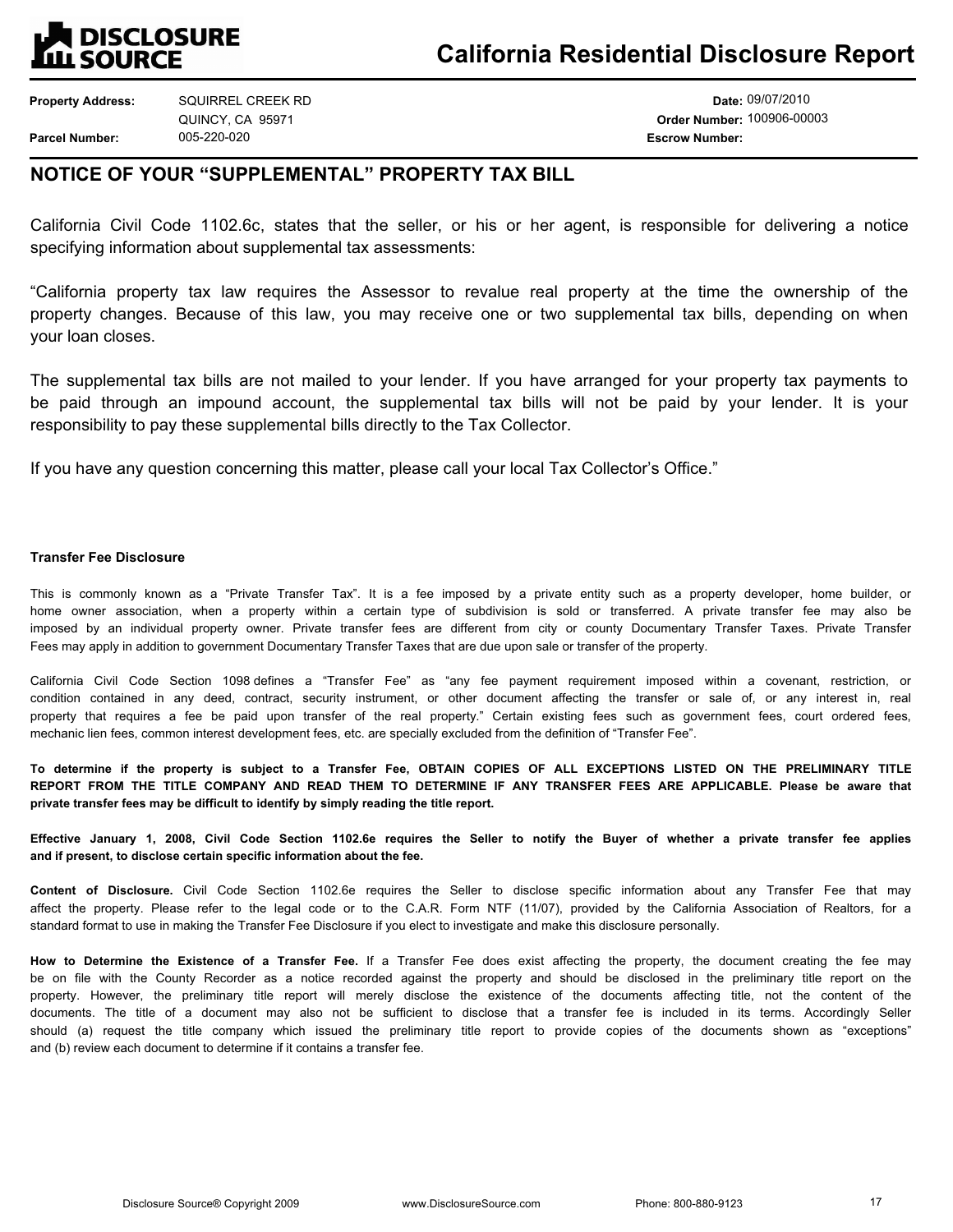

**Property Address:**

**Parcel Number:**

005-220-020 **Escrow Number:** SQUIRREL CREEK RD QUINCY, CA 95971

**Date:** 09/07/2010 **Order Number:** 100906-00003

#### **SUPPLEMENTAL TAX ESTIMATOR**

This worksheet is provided for you as a convenience to allow you to **estimate** the potential supplemental property tax amount on a given property and whether you will receive one or two Supplemental Tax Bills. Depending on the date your escrow closes you will receive either one or two Supplemental Tax Bills which are in addition to your regular annual secured property taxes and must be paid separately. **Supplemental Tax Bills are not paid in escrow and are not impounded by your mortgage lender.** This worksheet is an estimate and is for your planning purposes only. This Supplemental Tax amount estimate is based on the current secured roll valuation and does not take into account other transactions that may have occurred and will impact the future assessed value.

| <b>Supplemental Tax Estimator</b> |                                             |   |
|-----------------------------------|---------------------------------------------|---|
|                                   | Ilnput the Purchase Price of the Home       |   |
|                                   | <b>ICurrent Assessed Value</b>              |   |
| =                                 | Taxable Supplemental Assessed Value         |   |
|                                   | <b>Tax Rate</b>                             | % |
| =                                 | Estimated Full-Year Supplemental Tax Amount |   |

| Jan - May Close of Escrow - Complete This Section |                                                                               |  |  |
|---------------------------------------------------|-------------------------------------------------------------------------------|--|--|
|                                                   | Computation Factor for Month of Close (See Table Below)                       |  |  |
|                                                   | (Estimated Full-Year Supplemental Tax Amount (Computed Above)                 |  |  |
|                                                   | Supplemental Tax Bill #1 Amount                                               |  |  |
|                                                   | Supplemental Tax Bill #2 Amount = Estimated Full-Year Supplemental Tax Amount |  |  |
| =                                                 | <b>Estimated Supplemental Tax Amount</b>                                      |  |  |

| Jun - Dec Close of Escrow - Complete This Section |                                                                          |  |  |
|---------------------------------------------------|--------------------------------------------------------------------------|--|--|
|                                                   | Computation Factor for Month of Close (See Table Below)                  |  |  |
|                                                   | <b>ISE</b> Internated Full-Year Supplemental Tax Amount (Computed Above) |  |  |
| =                                                 | Supplemental Tax Bill Amount                                             |  |  |

#### **Computation Factors**

| <b>Month</b> | <b>Factor</b> |
|--------------|---------------|
|              |               |
| January      | 0.4170        |
| February     | 0.3333        |
| March        | 0.2500        |
| <b>April</b> | 0.1667        |
| May          | 0.0866        |
| June         | 1.0           |

| 1.90019         |               |  |
|-----------------|---------------|--|
| <b>Month</b>    | <b>Factor</b> |  |
|                 |               |  |
| July            | 0.9167        |  |
| August          | 0.8333        |  |
| September       | 0.7500        |  |
| October         | 0.06670       |  |
| <b>November</b> | 0.5830        |  |
| <b>December</b> | 0.5000        |  |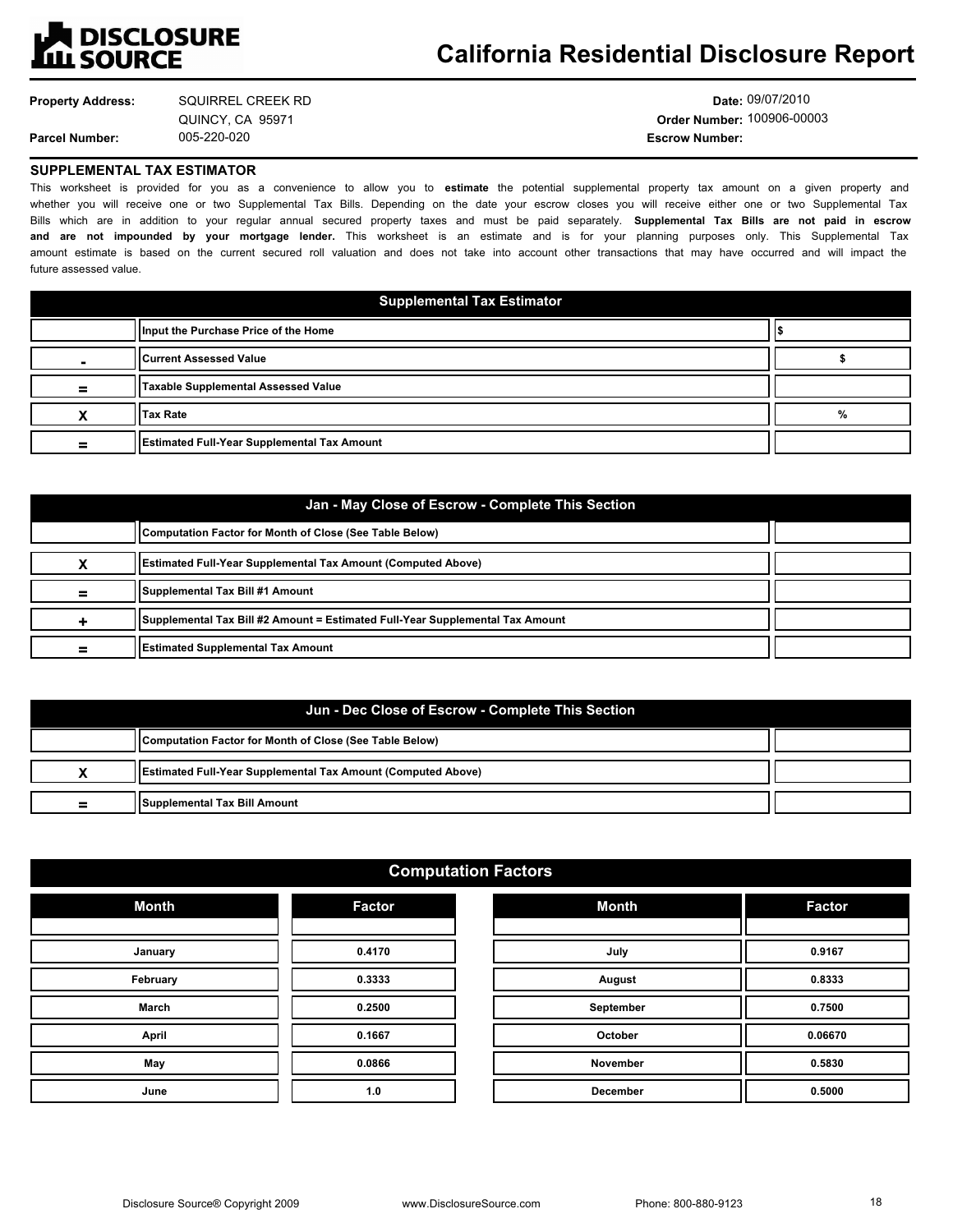

## **California Residential Disclosure Report**

**Property Address:**

**Parcel Number:**

005-220-020 **Escrow Number:** SQUIRREL CREEK RD QUINCY, CA 95971

**Date:** 09/07/2010 **Order Number:** 100906-00003

**PROPERTY TAX ESTIMATOR**

The total tax charges listed on the previous pages provide an accurate portrayal of what the property tax charges were for the current tax year at the current assessed value. California law requires the Assessor re -calculate or re-assess the value of real property when it is sold, subdivided or upon the completion of new construction. In coming years, the Ad Valorem (or value based) property tax charges will be assessed based on this new assessed value. It is possible to calculate an **estimate** of what those charges will be using the property tax estimator provided below:

| <b>Property Tax Estimator</b> |                                 |   |
|-------------------------------|---------------------------------|---|
|                               | <b>Purchase Price of Home</b>   |   |
|                               | Ad Valorem Tax Rate             | % |
|                               | Ad Valorem Tax Amount           |   |
|                               | <b>Total Direct Assessments</b> |   |
|                               | <b>Total Estimated Taxes</b>    |   |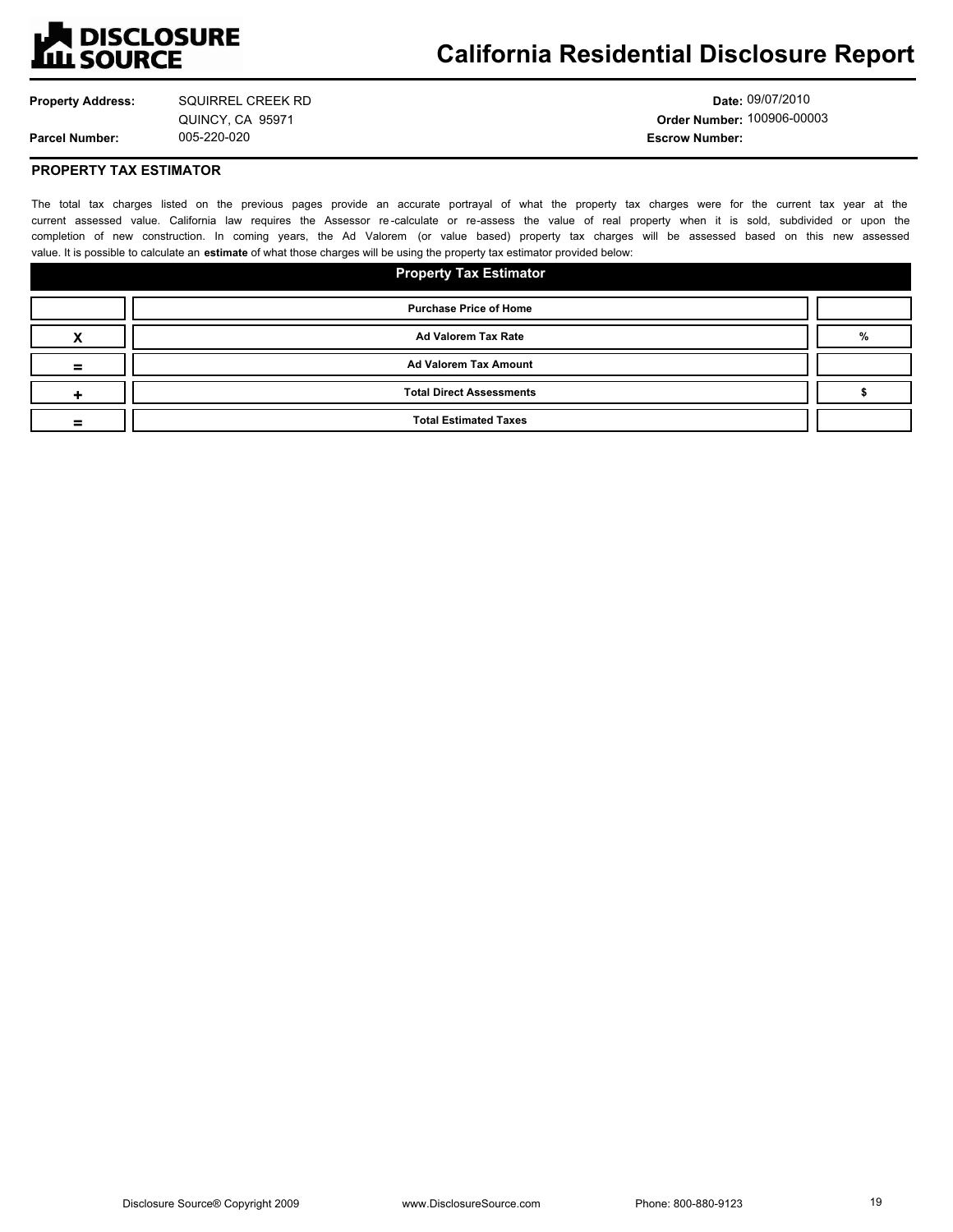## **A DISCLOSURE<br>LLL SOURCE**

**Property Address: Parcel Number:** SQUIRREL CREEK RD QUINCY, CA 95971

**Date:** 09/07/2010 **Order Number:** 100906-00003 005-220-020 **Escrow Number:**

#### **SECTION V: Disclaimers**

#### **Explanation of Services, Conditions and Limitations**

#### **Statutory and Supplemental Natural Hazard Disclosures**

The purpose of the Natural Hazard Report is to assist Recipient (s) in complying with California Civil Code §1103 which requires that the seller of certain real property, and his or her agent(s), deliver to the prospective buyer a Natural Hazard Disclosure Statement ("NHDS"). Completion of the NHDS requires a review of specific preliminary public records to determine whether the property is located in one of six statutorily defined natural hazard areas. The company is also providing information on locally identified natural hazards as an additional service because their disclosure to purchasers is either required by ordinance or the information is readily available. The company has obtained maps that are both official and publicly available from city, county, state and federal sources which supplement the natural hazard information required by the California Civil Code § 1103. The company has not performed a physical inspection of the property. This report is not a substitute for a physical inspection of the property or geologic or engineering study. The company assumes no responsibility for any costs or consequences arising due to the need, or the lack of need, for earthquake insurance or flood hazard insurance. An agent for the Federal Flood Insurance Program should be contacted to determine the actual need for flood hazard insurance.

#### **Environmental Disclosures**

The environmental disclosures (including reference aids) assists the seller(s) in satisfying their general disclosure obligations to provide general information regarding the property's proximity to site(s) identified by appropriate County, State, and/or Federal Agencies as possessing (either presently or historically) an environmental concern.

#### **Tax Disclosures**

California Civil Code requires that the seller of certain real property determines from local agencies whether the property is subject to a Mello -Roos Community Facilities Act and Special Tax Assessment, and if so, delivers notice of such special tax assessment (s) to the prospective buyer. When preparing this Special Assessment Section, the company reviewed current year county tax records and other official and third party resources to determine whether, according to those records the property is subject to a Special Tax pursuant to the Mello -Roos Community Facilities Act or a Special Assessment pursuant to the Improvement Bond Act of 1915. Items not yet levied on the tax bill, items not appearing on the current tax bill because the current owner has applied for an available exemption, and items removed from the current tax bill due to a pending judicial foreclosure suit may not be reflected on this report. Only the buyer (and his/her agent) and the seller (and his/her agent) may use or rely on this report. The determinations made in this report are time-sensitive. Therefore, the information in this report may be considered accurate only as of the date shown herein. Governmental actions occurring after the date of this report are not disclosed and the company is under no duty to update this report when or if new tax information is released or becomes available. The sole purposes of this report are to (a) make preliminary determinations regarding whether current secured tax rolls contain Mello-Roos Community Facilities District Special Taxes or 1915 Bond Act Special Assessments against the subject property, and (b) assist the seller in fulfilling his/her duty to comply with California Civil Code Section 1102.6b. This report is not a substitute for a title report or title insurance and may not be relied upon as such.

The company has prepared this report solely based upon records and information provided by various governmental and private agencies. The company has assumed that these records and information are accurate and complete, and the company has not conducted any independent verification of their accuracy or completeness. The company hereby disclaims all liability and shall not be responsible for any inaccuracies or omissions in the public records or information supplied by the various governmental and private agencies supplying information to the company.

In order to prepare this report, either the seller (or his/her agent) or the buyer (or his/her agent) supplied the company with the Assessor's Parcel Number ("APN") for the subject property. The company has not verified the accuracy of the APN. This report was prepared based upon such APN, and the company shall not be responsible or liable for any losses, liabilities or damages resulting from an incorrect APN. If the subject property is considered a multi-parcel property, the tax disclosure may only reflect the information related to the primary parcel.

In preparing this report, the company has relied upon the statutes identified and has reviewed the records referred to in each determination. These are available to the public as Government Records to make the determinations if and to what extent each special tax and assessment applies to the subject property. This report is not a warranty or a policy of insurance.

#### **Notice to Recipient(s)**

The company provides the NHDS, and any additional information contained in the Disclosure Report, for the benefit of all Recipient (s), including Seller, Buyer, and Agents. The company considers Recipient(s) to be a contracting party who is subject to the explanation of services, limitations and disclaimers herein, and by signing the NHDS, Recipient(s) expressly agrees to receive the services, and be bound by the limitations and disclaimers herein. This report is for the exclusive benefit of the Recipient(s) and there shall be no third party beneficiaries. This report may not be used in any subsequent transaction affecting the subject property. If for any reason Recipient (s) do not intend to be bound by the limitations and disclaimers herein, or otherwise finds the NHDS or Disclosure Report unacceptable, Recipient(s) should immediately contact the company.

#### **Disclaimer Notice to Third Parties**

The information contained in this report is intended for the exclusive benefit and use of Recipient (s). The company expressly disclaims all liability, including liability for breach of contract and negligence, to persons other than Recipient(s).